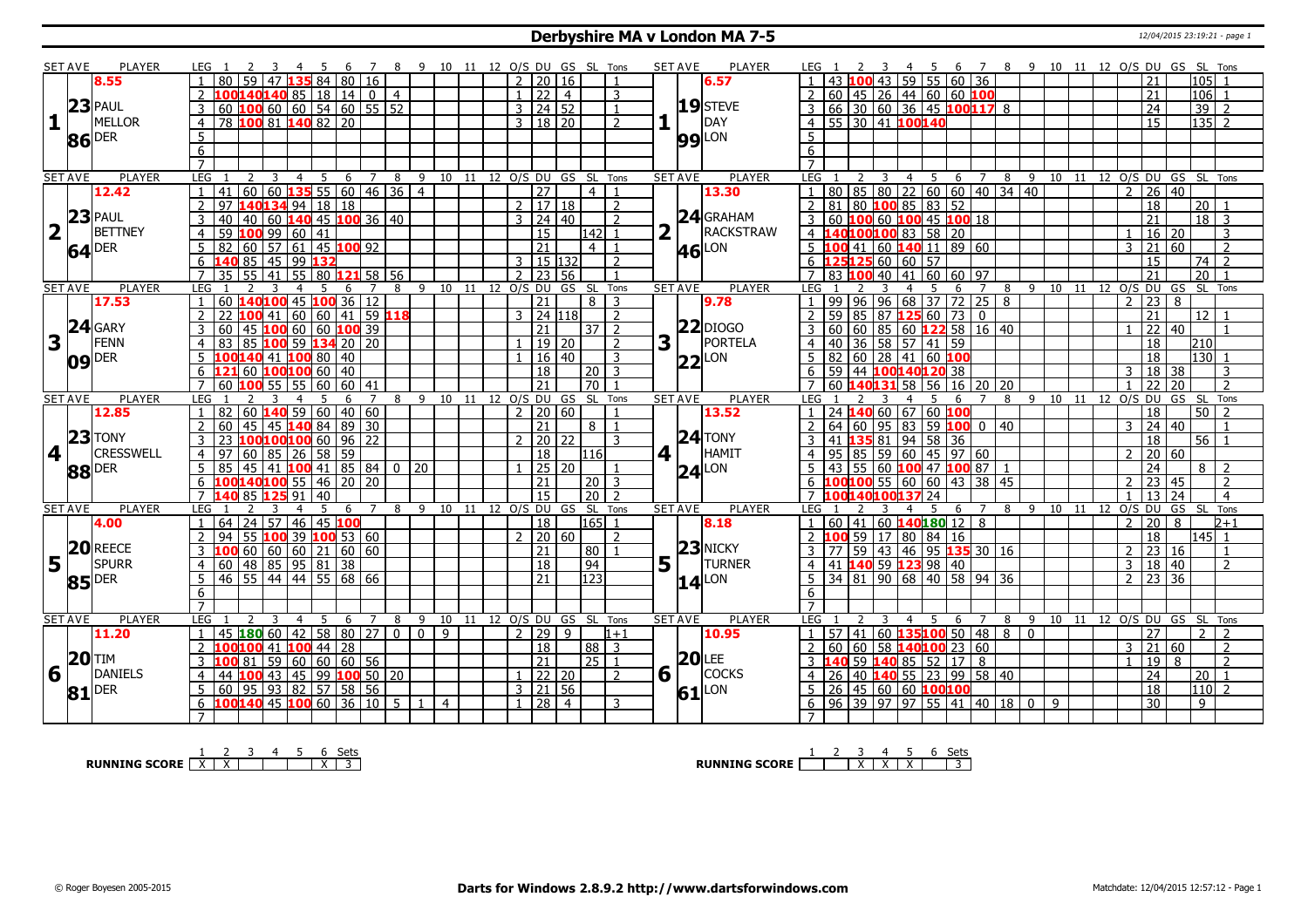#### **Derbyshire MA v London MA 7-5** 12/04/2015 23:19:22 - page 2

|                 | SET AVE        | <b>PLAYER</b>       | LEG 1                                                                              |                  | 8                   | - 9                            | 10 11 12 O/S DU GS SL Tons |                      |                     |                  |                        | <b>SET AVE</b>                        | PLAYER         | - 6<br>$\overline{7}$                                                                            | 8 9 10 11 12 O/S DU GS SL Tons                       |
|-----------------|----------------|---------------------|------------------------------------------------------------------------------------|------------------|---------------------|--------------------------------|----------------------------|----------------------|---------------------|------------------|------------------------|---------------------------------------|----------------|--------------------------------------------------------------------------------------------------|------------------------------------------------------|
|                 |                | 9.20                | 60 56                                                                              | 40 95 30 20      |                     | $\overline{0}$                 |                            | $\overline{27}$      |                     | 20 I             |                        |                                       | 10.43          | 85 100 46 24 25 42 54                                                                            | 3<br>30<br>54                                        |
|                 |                |                     | 80 100 95 30 42 91 39<br>24                                                        |                  |                     |                                |                            | 3   24   39          |                     |                  |                        |                                       |                | 60 86 35 86 58 83 77<br>2                                                                        | 21<br>16                                             |
|                 | 21             | ADRIAN              | $\frac{1}{45}$ 25 45<br>60<br>$\sqrt{41}$<br>3                                     |                  |                     |                                |                            | $\overline{15}$      |                     | 285              |                        |                                       | $25$ GENE      | 3 100 85 60 100 72 84                                                                            | 17<br>84<br>$\mathcal{P}$<br>$\overline{2}$          |
| $\overline{7}$  |                | <b>ASPREY</b>       | 48   7<br>$\overline{4}$                                                           | $ 85 $ 140 45 60 |                     |                                |                            | 18                   |                     | $116$ 1          |                        | 7                                     | HILL           | 4 100123 43 55 140 40                                                                            | <b>17</b><br>40<br>3<br>$\mathcal{L}$                |
|                 |                |                     | 95 100100140 66<br>5                                                               |                  |                     |                                |                            | $3 \mid 15 \mid 66$  |                     |                  | 3                      |                                       |                | $5\vert140\vert41\vert60\vert140\vert80$                                                         | 15<br>40<br>$\overline{z}$                           |
|                 |                | $57$ <sup>DER</sup> | 80 100 81 100 52 27<br>6                                                           |                  |                     |                                |                            | 18                   |                     | $61 \mid 2$      |                        |                                       | <b>00</b> LON  | $6$ 100 85 60 81 99 76                                                                           | $3 \mid 18 \mid 76$<br>$\overline{1}$                |
|                 |                |                     |                                                                                    |                  |                     |                                |                            |                      |                     |                  |                        |                                       |                | $\overline{7}$                                                                                   |                                                      |
|                 | <b>SET AVE</b> | <b>PLAYER</b>       | LEG <sub>1</sub><br><sup>2</sup><br>$\overline{3}$<br>$\overline{4}$               | - 5<br>6         | $\overline{7}$      | 8 9 10 11 12 O/S DU GS SL Tons |                            |                      |                     |                  |                        | <b>SET AVE</b>                        | <b>PLAYER</b>  | LEG 1<br>8 9 10 11 12 0/S DU GS SL Tons<br>$\overline{4}$<br>$-5$<br>- 6<br>$\overline{7}$<br>3  |                                                      |
|                 |                | 15.25               | 180180602655                                                                       |                  |                     |                                |                            | $2 \mid 14 \mid 55$  |                     |                  | $2+2$                  |                                       | 11.74          | $1$ 100 58 85 21                                                                                 | $237 \mid 1$<br>12                                   |
|                 |                |                     | 100100 60 85 120 36<br>$\overline{2}$                                              |                  |                     |                                |                            | 3   18   36          |                     |                  | $\overline{3}$         |                                       |                | $2$ 24 95 140 43 58 60                                                                           | $\overline{81}$<br>18<br>$\overline{1}$              |
|                 |                | 27 ROBERT           | 60 60 140100105 18 18<br>3                                                         |                  |                     |                                |                            |                      | 19 18               |                  | $\overline{3}$         |                                       | $26$ LEWIS     | 58 100 90 60 41 92                                                                               | 60<br>$\overline{18}$                                |
| $ {\bf 8} $     |                | <b>WOOD</b>         |                                                                                    |                  |                     |                                |                            | 12                   |                     | 120 <sub>l</sub> | $\overline{3}$         | $\mathbf{8}$ $\overline{\phantom{1}}$ | MCGURN         |                                                                                                  | 13 36<br>$2 + 1$                                     |
|                 |                |                     | 100100100 81<br>$100$ 45 41 45 41                                                  |                  |                     |                                |                            | $\overline{15}$      |                     | $229$ 1          |                        |                                       |                | 4 180134 57 94 36<br>5 140 96 180 45 40                                                          | $\sqrt{2+1}$<br>$\mathbf{3}$<br>  15   40            |
|                 |                | <b>39 DER</b>       |                                                                                    |                  |                     |                                |                            |                      | $19 \overline{)20}$ |                  |                        |                                       | $Z2$ LON       |                                                                                                  | $\overline{2}$                                       |
|                 |                |                     | $60$ 85 100 95 95 46 20<br>6<br>$\overline{7}$                                     |                  |                     |                                |                            |                      |                     |                  |                        |                                       |                | 141 99 100 100 30 85 10<br>6<br>$\overline{7}$                                                   | 21<br>36                                             |
|                 |                |                     |                                                                                    |                  |                     |                                |                            |                      |                     |                  |                        |                                       |                |                                                                                                  |                                                      |
|                 | <b>SET AVE</b> | <b>PLAYER</b>       | LEG <sub>1</sub><br>$\overline{4}$<br>60   96   24   60   135   82<br>$\mathbf{1}$ | 5<br>6           | $\overline{7}$<br>8 | 9                              | 10<br>11                   | 12 O/S DU GS SL      |                     |                  | Tons<br>$\overline{1}$ | <b>SET AVE</b>                        | <b>PLAYER</b>  | LEG<br>8<br>9 10<br>4<br>-5<br>6<br>7<br>11<br>  42   180 60   99   60   20   40<br>$\mathbf{1}$ | 12 O/S DU GS SL Tons<br>$\overline{20}$              |
|                 |                | 13.50               |                                                                                    |                  |                     |                                |                            | 18                   |                     | 44               |                        |                                       | 13.18          |                                                                                                  | $ 40\rangle$<br>2 I<br>$1+1$<br>$\mathcal{F}$        |
|                 |                | $23$ ROBIN          | 81<br>45 135100100<br>2                                                            |                  |                     |                                |                            | 15                   |                     | $40 \mid 3$      |                        |                                       | $26$ CHRIS     | L34 41 180 94 52<br>$2\sqrt{1}$                                                                  | 15<br>52<br>$2+1$                                    |
|                 |                |                     | 100 57 100 140 34 38 32<br>3                                                       |                  |                     |                                |                            | $3 \mid 21 \mid 32$  |                     |                  | $\overline{3}$         |                                       |                | $3 61 $ 139 45 60 41 58 41                                                                       | 56<br>21<br>$\overline{1}$                           |
| 9               |                | <b>WOOLERY</b>      | 45 140100 60 44 44 28 2<br>$\overline{4}$                                          |                  |                     | 38                             |                            | $3 \mid 27 \mid 38$  |                     |                  | $\overline{2}$         | $9\sqrt{1}$                           | <b>STEVENS</b> | 41 125100 65 86 31 33 0<br>4                                                                     | $\overline{24}$<br>$\overline{20}$<br>$\overline{2}$ |
|                 |                | 86 DER              | 43   80   83   60 <mark>100</mark><br>.5                                           |                  |                     |                                |                            | 15                   |                     | 135 <sup>1</sup> |                        |                                       | LON<br> 16     | $5 \overline{180}1006114014476$                                                                  | $18 \mid 76$<br>$2 + 1$<br>3                         |
|                 |                |                     | 100 60 100 49 53                                                                   |                  |                     |                                |                            | 15                   |                     | $139$ 2          |                        |                                       |                | $6$ 180 59 97 81 84                                                                              | 14 84<br>$\overline{2}$<br>$1 + 1$                   |
|                 |                |                     |                                                                                    |                  |                     |                                |                            |                      |                     |                  |                        |                                       |                |                                                                                                  |                                                      |
|                 | <b>SET AVE</b> | <b>PLAYER</b>       | LEG <sub>1</sub><br>$\overline{4}$                                                 | 5<br>6           | $\overline{7}$<br>8 | 9                              | 10 11 12 0/S DU GS SL Tons |                      |                     |                  |                        | <b>SET AVE</b>                        | <b>PLAYER</b>  | <b>LEG</b><br>$\overline{7}$<br>8<br>9 10 11 12 O/S DU<br>6                                      | GS SL<br>Tons<br>$\overline{2}$                      |
|                 |                | 10.60               | 84 97 140 43 93 44                                                                 |                  |                     |                                |                            | 2   17   44          |                     |                  |                        |                                       | 18.34          | 68 62 137 87                                                                                     | 10 <sup>1</sup><br>15                                |
|                 |                | 29 ROBERT           | 58 95 58 96 45                                                                     |                  |                     |                                |                            | 15                   |                     | 149              |                        |                                       | $29$ TOMMY     | 100 <mark>100</mark> 105 78 18                                                                   | 18<br>$\overline{4}$<br>18                           |
|                 |                |                     | 96 60 140 47 98 40 20<br>3                                                         |                  |                     |                                |                            |                      | 20 20               |                  |                        |                                       |                | 60 41 140 34<br>46                                                                               | 40 <sup>1</sup><br>$\overline{z}$<br>18              |
| 10 <sup>1</sup> |                | SMITH               | $95 30 $ 180<br>$\overline{4}$                                                     |                  |                     |                                |                            | $\mathbf{q}$         |                     | $1961 + 1$       |                        | .a +                                  | SANWELL        | $4 \vert 1$<br>40140121100                                                                       | 12 100<br>$\overline{4}$<br>3                        |
|                 |                | $24$ <sup>DER</sup> | 93 58 77 180 53 40<br>5.                                                           |                  |                     |                                |                            | 1   16   40          |                     |                  | 1+1                    |                                       | <b>69</b> LON  | 85 140134 79 23<br>$5^{\circ}$                                                                   | 15<br>40<br>$\overline{2}$                           |
|                 |                |                     | 140140140 49 32<br>6                                                               |                  |                     |                                |                            | 2   14   32          |                     |                  | 3                      |                                       |                | $6 \mid 41 \mid 83 \mid 100 \mid 62 \mid 60$                                                     | $155$ 1<br>$\overline{15}$                           |
|                 |                |                     | $\overline{7}$                                                                     |                  |                     |                                |                            |                      |                     |                  |                        |                                       |                | $\overline{7}$                                                                                   |                                                      |
|                 | <b>SET AVE</b> | PLAYER              | LEG <sub>1</sub><br>-3<br>$\overline{4}$                                           | -5<br>6          | $7^{\circ}$<br>8    |                                | 9 10 11 12 O/S DU          |                      | GS                  | SL Tons          |                        | <b>SET AVE</b>                        | <b>PLAYER</b>  | <b>LEG</b><br>8 9 10 11 12 O/S DU GS SL Tons<br>$\overline{7}$<br>4<br>-5<br>6                   |                                                      |
|                 |                | 15.81               | 36 45 120 140 58<br>$\mathbf{1}$                                                   |                  |                     |                                |                            | 15                   |                     | 102 2            |                        |                                       | 14.90          | $1 \vert 101100 \vert 85 \vert 105 \vert 70 \vert 40$                                            | <b>17</b><br>40<br>3<br>2                            |
|                 |                | 27 RICHARD          | 2 100 41 41 100 80 97 42                                                           |                  |                     |                                |                            | 2 20 42              |                     |                  | 2                      |                                       | 26 SPENCER     | 95 100100 79 85<br>$\overline{2}$   26                                                           | 18<br>$16$   2                                       |
|                 |                |                     | 100 60 180 81 60 20<br>3                                                           |                  |                     |                                |                            | $2 \mid 17 \mid 20$  |                     |                  | $2 + 1$                |                                       |                | 58 100 93 100 0<br>3100                                                                          | $\overline{18}$<br>50<br>-3                          |
| 11              |                | <b>HANSON</b>       | 83 82 140 81 59 16<br>$\overline{4}$                                               |                  |                     |                                |                            | 18                   |                     | $40$   1         |                        | 11                                    | ELLIS          | 4 97 84 59 100 57 104                                                                            | 18   104<br>$\overline{2}$<br>3                      |
|                 |                | $81$ <sup>DER</sup> | 100100 67 85 121 28                                                                |                  |                     |                                |                            |                      | $16 \mid 28$        |                  | 3                      |                                       | <b>88</b> LON  | 43 140 85 100 70<br>5<br>22                                                                      | 18<br>$\overline{2}$<br>41                           |
|                 |                |                     | 140100140 57                                                                       | 44 <br>20        |                     |                                |                            | 2   17   20          |                     |                  | 3                      |                                       |                | 47 66 100 45 140<br>6                                                                            | $\overline{15}$<br>103<br>$\overline{2}$             |
|                 |                |                     |                                                                                    |                  |                     |                                |                            |                      |                     |                  |                        |                                       |                |                                                                                                  |                                                      |
|                 | <b>SET AVE</b> | PLAYER              | LEG<br>3<br>$\overline{4}$                                                         | 5<br>6           | 8                   | $\mathsf{q}$                   | 10<br>11                   | 12 O/S DU GS SL Tons |                     |                  |                        | <b>SET AVE</b>                        | <b>PLAYER</b>  | 9<br>LEG<br>8<br>$\overline{4}$<br>-5<br>6<br>$\overline{7}$                                     | 10 11 12 O/S DU GS SL Tons                           |
|                 |                | 10.52               | 83 140 100 70 83 25                                                                |                  |                     |                                |                            | 3   18   25          |                     |                  | 2                      |                                       | 4.60           | 47 85 59 73 96<br>$\overline{1}$                                                                 | 141<br>15                                            |
|                 |                |                     | 60   95   45   <mark>121</mark> 84<br>96<br>2                                      |                  |                     |                                |                            | 2   17   84          |                     |                  | $\overline{1}$         |                                       |                | 96 55 100 120 60 30<br>$\overline{2}$                                                            | 40<br>18<br>$\overline{z}$                           |
|                 |                | $29$ NIGEL          | 3 100180 60 45 80 36                                                               |                  |                     |                                |                            | 2   17   36          |                     |                  | $2+1$                  |                                       | $ 25 $ MATTHEW | $3$ 97 83 60 140 57                                                                              | $\overline{15}$<br>64<br>$\overline{1}$              |
| 12 <sup>1</sup> |                | <b>DANIELS</b>      | 100140171 36 36 18<br>$\overline{4}$                                               |                  |                     |                                |                            | 2   17   18          |                     |                  | $3 + 1$                | $2^{\overline{1}}$                    | WILSON         | $4 \mid 96 \mid 60$ 100 60 81 56                                                                 | $\overline{18}$<br>48<br>$\overline{\phantom{0}}$    |
|                 |                | $04$ <sup>DER</sup> | 5                                                                                  |                  |                     |                                |                            |                      |                     |                  |                        |                                       | $92$ LON       | 5 <sup>5</sup>                                                                                   |                                                      |
|                 |                |                     | 6                                                                                  |                  |                     |                                |                            |                      |                     |                  |                        |                                       |                | $6\overline{6}$                                                                                  |                                                      |
|                 |                |                     | $\overline{7}$                                                                     |                  |                     |                                |                            |                      |                     |                  |                        |                                       |                | $\overline{7}$                                                                                   |                                                      |

| د ب                                                                  | ししい                                                                                    |
|----------------------------------------------------------------------|----------------------------------------------------------------------------------------|
| <b>RUNNING SCORE</b><br>$\lambda$                                    | <b>RUNNING SCORE</b>                                                                   |
| <b>OP</b><br>29.74<br>Smith<br>- ۱۲۱۴ MA - Robert Smith -<br>Derbysh | l OP<br>$\ldots$ 26.16 $^*$<br>MAA<br>่∼ี้⊳<br>Steven <sup>.</sup><br>Londor<br>UTIES. |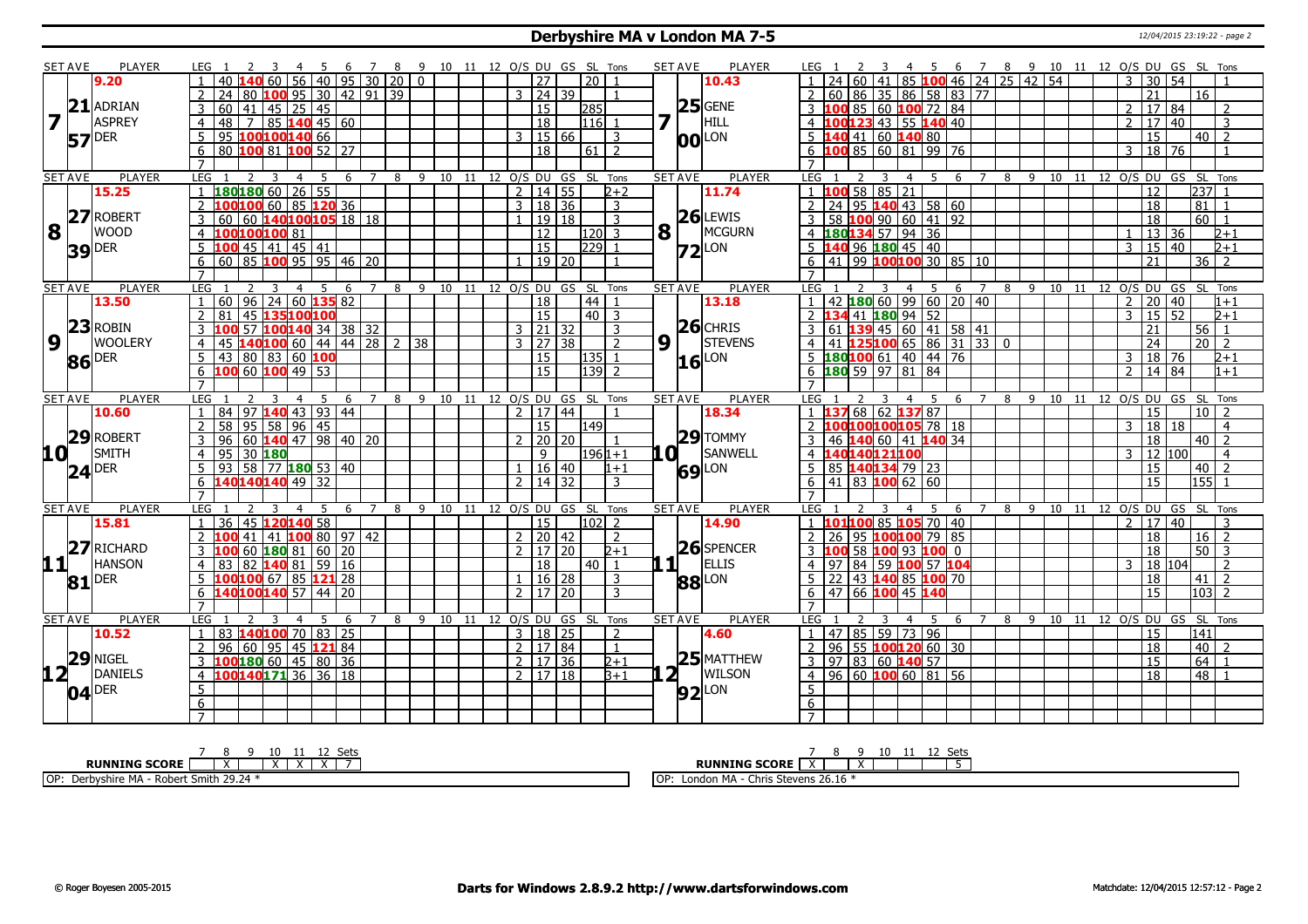## **Derbyshire MA**

### **London MA**

| <b>PLAYER</b>         |    | lw/Llwonllost | <b>AVE</b> | TAVE              | <b>POINTS DARTS TONS TON+180</b> |       |      |  | TONS      | <b>PLAYER</b>         |   | W/Liwonilost! | <b>AVE</b> |       | TAVE POINTS DARTS TONS TON+ 180 |      |    |      | <b>TONS</b> |
|-----------------------|----|---------------|------------|-------------------|----------------------------------|-------|------|--|-----------|-----------------------|---|---------------|------------|-------|---------------------------------|------|----|------|-------------|
| <b>Paul Mellor</b>    |    | 0             | 23.86      | 8.55              | 2004                             | 84    |      |  | $7 + 0$   | <b>Steve Dav</b>      |   |               | 19.99      | 6.57  | 1619                            | 81   |    |      | $6 + 0$     |
| <b>Paul Bettney</b>   |    |               | 23.64      | 12.42             | 3357                             | 142   |      |  | $10+$     | Graham Rackstraw      |   |               | 24.46      | 13.30 | 3375                            | 138  | 10 |      | $12 + 0$    |
| <b>Gary Fenn</b>      |    |               | 24.09      | 17.53             | 3372                             | 140   |      |  | $16 + 0$  | Diogo Portela         |   |               | 22.22      | 9.78  | 3155                            | 142  |    |      | $8 + 0$     |
| <b>Tony Cresswell</b> |    |               | 23.88      | 12.85             | 3343                             | 140 l |      |  | $11+0$    | <b>Tony Hamit</b>     |   |               | 24.24      | 13.52 | 3393                            | 140  | 10 |      | $12 + 0$    |
| <b>Reece Spurr</b>    |    |               | 20.85      | 4.00              | 2043                             | 981   |      |  | $4 + ($   | <b>Nicky Turner</b>   | w |               | 23.14      | 8.18  | 2360                            | 102  |    |      | 6+1         |
| <b>Tim Daniels</b>    |    |               | 20.81      | 1.20              | 2893                             | 139   |      |  | $10 + 1$  | <b>Lee Cocks</b>      |   |               | 20.61      | 10.95 | 2865                            | 139  |    |      | $9 + 0$     |
| <b>Adrian Asprey</b>  |    |               | 21.57      | 9.20 <sub>1</sub> | 2524                             | 117   |      |  | $8 + 0$   | <b>Gene Hill</b>      |   |               | 25.00      | 10.43 | 2950                            | 118  |    |      | $9 + 0$     |
| <b>Robert Wood</b>    |    |               | 27.39      | 15.25             | 2657                             | 971   | 10   |  | $13 + 2$  | <b>Lewis McGurn</b>   |   |               | 26.72      | 11.74 | 2592                            | 97   |    |      | $9 + 2$     |
| <b>Robin Woolerv</b>  |    |               | 23.86      | 13.50             | 2648                             | 111   | 10 I |  | $12 + 0$  | Chris Stevens         | W |               | 26.16      | 13.18 | 2930                            | 112  |    |      | $9 + 4$     |
| Robert Smith          |    |               | 29.24      | 10.60             | 2661                             | 91    |      |  | $7 + 2$   | <b>Tommy Sanwell</b>  |   |               | 29.69      | 18.34 | 2761                            | 93   | 10 |      | $15 + 0$    |
| Richard Hanson        |    |               | 27.81      | 15.81             | 2864                             | 103   |      |  | $13+$     | Spencer Ellis         |   |               | 26.88      | 14.90 | 2796                            | 104  | 12 |      | $14 + 0$    |
| <b>Nigel Daniels</b>  |    | 0             | 29.04      | 10.52             | 2004                             | 69    |      |  | $8 + 2$   | <b>Matthew Wilson</b> |   |               | 25.92      | 4.60  | 1711                            | 66   |    |      | $4 + 0$     |
| <b>TOTALS</b>         | 39 | 31            | 24.32      |                   | 32370                            | 1331  |      |  | $119 + 8$ | <b>TOTALS</b>         |   | 39            | 24.40      |       | 32507                           | 1332 | 80 | 26 I | $113 + 7$   |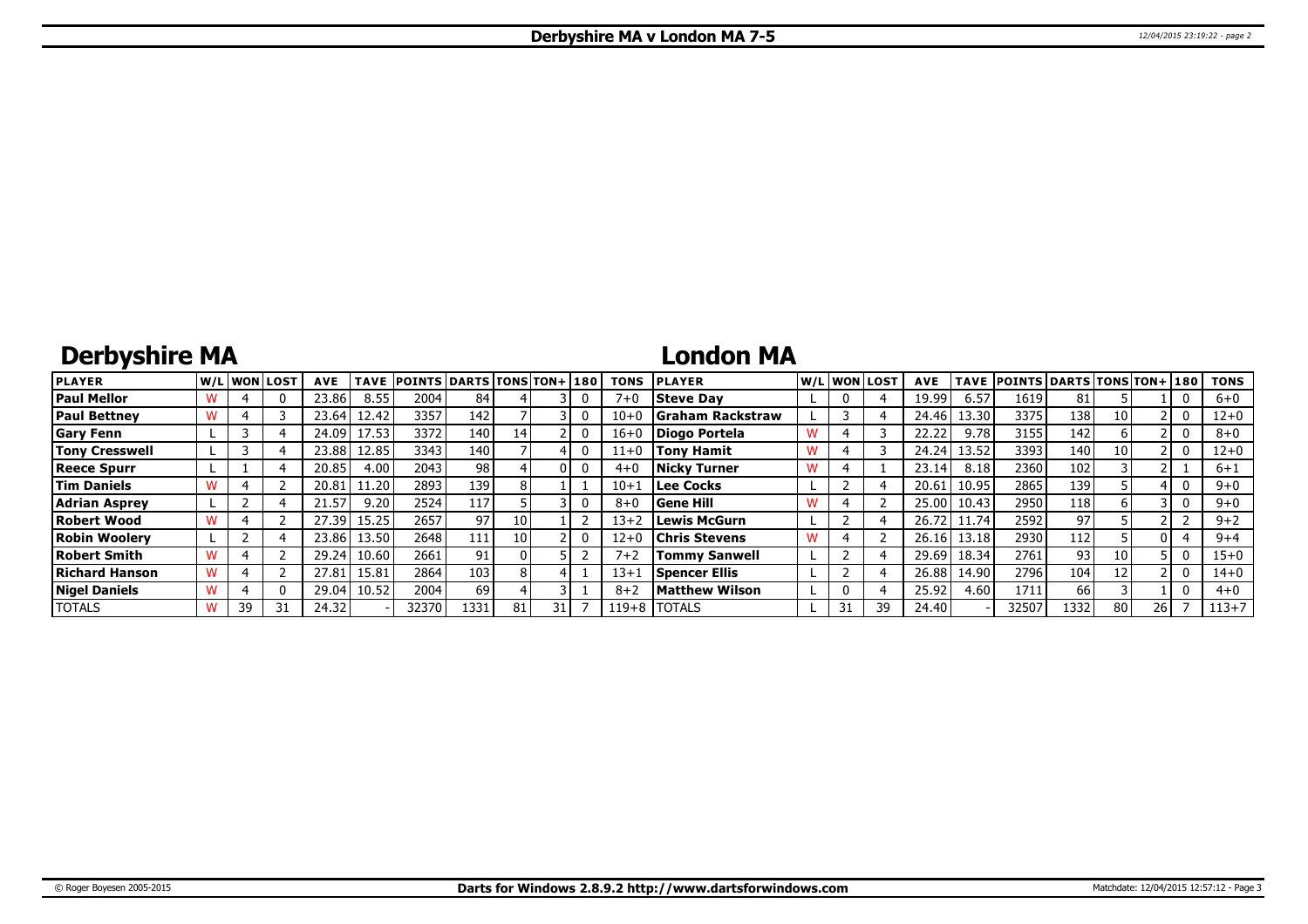#### **Derbyshire WA v London WA 2-4** 12/04/2015 23:18:49 - page 1

|                         | <b>SET AVE</b> | <b>PLAYER</b>       | LEG 1                |    |                                                                        |                |                |             |                                |       |                           |  |          |                     |                                 | 9 10 11 12 O/S DU GS SL Tons   |                |             | <b>SET AVE</b> | <b>PLAYER</b>       | LEG                              |   |                |                |                |   |                                                                              |  | 6 7 8 9 10 11 12 O/S DU GS SL Tons                                |                |                |                |                 |                       |                |                 |                |
|-------------------------|----------------|---------------------|----------------------|----|------------------------------------------------------------------------|----------------|----------------|-------------|--------------------------------|-------|---------------------------|--|----------|---------------------|---------------------------------|--------------------------------|----------------|-------------|----------------|---------------------|----------------------------------|---|----------------|----------------|----------------|---|------------------------------------------------------------------------------|--|-------------------------------------------------------------------|----------------|----------------|----------------|-----------------|-----------------------|----------------|-----------------|----------------|
|                         |                | 5.00                |                      |    |                                                                        |                | 28   60   92   |             |                                | 24 52 |                           |  |          |                     | $\overline{24}$                 | 40                             |                |             |                | 7.78                |                                  |   |                |                |                |   | $85   81   60   60   87   25   40$                                           |  |                                                                   |                |                | $\overline{2}$ |                 | 26 40                 |                |                 |                |
|                         |                |                     | $\overline{2}$<br>81 | 60 | <b>81</b>                                                              |                |                |             | $ 60 $ <b>100</b> 15   52   52 |       |                           |  |          |                     | $2$   23   52                   |                                | $\overline{1}$ |             |                |                     | <sup>2</sup>                     |   |                |                |                |   | 41 26 21 100100 25 140                                                       |  |                                                                   |                |                |                | 21              |                       |                | $48 \mid 3$     |                |
|                         |                | 17 RACHEL           | 3                    |    |                                                                        |                |                |             |                                |       |                           |  |          |                     | $2 \mid 26 \mid 59$             |                                |                |             |                | $18$ TAMMY          |                                  |   |                |                |                |   |                                                                              |  |                                                                   |                |                |                | $\overline{27}$ |                       |                | $\overline{20}$ | $\overline{z}$ |
| 1                       |                | <b>BIRD</b>         | $\overline{4}$       |    | 60 41 36 85 60 70 81 9 59<br>100 26 68 60 26 30 41 100 34 8 4          |                |                |             |                                |       |                           |  |          |                     | $\overline{33}$                 | $4\sqrt{2}$                    |                |             |                | MACKENZIE           |                                  |   |                |                |                |   |                                                                              |  | 3 81 26 100 81 100 35 38 20 0<br>4 7 60 41 70 100 59 60 84 0 0 20 |                |                | $\overline{1}$ |                 | 31 20                 |                |                 |                |
|                         |                |                     | 5                    |    | 30 100 28 26 45 41                                                     |                |                |             | 30                             |       |                           |  |          |                     | $\overline{21}$                 | 201                            | $\overline{1}$ |             |                |                     |                                  |   |                |                |                |   | $5 60 $ 138 24 45 26 60 60 88                                                |  |                                                                   |                |                | 3              |                 | 24 88                 |                |                 | $\mathbf{1}$   |
|                         |                | <b>80</b> DER       | $\overline{6}$       |    |                                                                        |                |                |             |                                |       |                           |  |          |                     |                                 |                                |                |             |                | <b>89 LON</b>       | 6                                |   |                |                |                |   |                                                                              |  |                                                                   |                |                |                |                 |                       |                |                 |                |
|                         |                |                     | $\overline{7}$       |    |                                                                        |                |                |             |                                |       |                           |  |          |                     |                                 |                                |                |             |                |                     | $\overline{7}$                   |   |                |                |                |   |                                                                              |  |                                                                   |                |                |                |                 |                       |                |                 |                |
|                         | <b>SET AVE</b> | <b>PLAYER</b>       | <b>LEG</b>           |    |                                                                        |                |                |             |                                |       |                           |  |          |                     |                                 | 8 9 10 11 12 0/S DU GS SL Tons |                |             | <b>SET AVE</b> | <b>PLAYER</b>       | LEG                              | 2 | 3              | $\overline{4}$ | $\overline{5}$ |   |                                                                              |  | 6 7 8 9 10 11 12 0/S DU GS SL Tons                                |                |                |                |                 |                       |                |                 |                |
|                         |                | 1.00                | $\overline{26}$<br>1 |    | 2 3 4 5 6 7 8 9 10 11<br>45 83 9 36 40 55 45 41 97 0                   |                |                |             |                                |       |                           |  |          |                     | $\overline{33}$                 | $\overline{24}$                |                |             |                | 3.25                |                                  |   |                |                |                |   |                                                                              |  | $\frac{1}{1}$ 41 41 30 81 23 44 30 60 41 70 40                    |                |                |                |                 | $1 \vert 31 \vert 40$ |                |                 |                |
|                         |                |                     | $\overline{2}$<br>41 |    | 83 60 22 55 41 28 41 15                                                |                |                |             |                                |       |                           |  |          |                     | $\overline{27}$                 | $\overline{115}$               |                |             |                |                     |                                  |   |                |                |                |   |                                                                              |  | $2$ 41 27 100 43 100 60 82 32 12 4                                |                |                | $\overline{2}$ | $\overline{29}$ | $\vert$ 4             |                |                 | $\overline{2}$ |
|                         |                | $15$ JOANNE         | $\overline{3}$       |    | $\frac{1}{45}$ 60 26 100 9 81 85 47                                    |                |                |             |                                |       |                           |  |          |                     | $\overline{24}$                 | 148 I                          |                |             |                | 17 LEANNE           |                                  |   |                |                |                |   | $3   43   60   60   27   60   60   125   66$                                 |  |                                                                   |                |                | $\mathcal{E}$  |                 | $\sqrt{24}$ 66        |                |                 | $\mathbf{1}$   |
| $\overline{\mathbf{2}}$ |                | OLDERSHAW           |                      |    |                                                                        |                |                |             |                                |       |                           |  |          |                     |                                 |                                |                | 2           |                | <b>TOPPER</b>       |                                  |   |                |                |                |   |                                                                              |  |                                                                   |                |                |                |                 |                       |                |                 |                |
|                         |                |                     | $\overline{4}$       |    |                                                                        |                |                |             |                                |       |                           |  |          |                     |                                 |                                |                |             |                |                     | $\overline{4}$<br>$\overline{5}$ |   |                |                |                |   |                                                                              |  |                                                                   |                |                |                |                 |                       |                |                 |                |
|                         |                | $67$ <sup>DER</sup> | $\overline{5}$       |    |                                                                        |                |                |             |                                |       |                           |  |          |                     |                                 |                                |                |             |                | <b>89</b> LON       |                                  |   |                |                |                |   |                                                                              |  |                                                                   |                |                |                |                 |                       |                |                 |                |
|                         |                |                     | 6<br>$\overline{7}$  |    |                                                                        |                |                |             |                                |       |                           |  |          |                     |                                 |                                |                |             |                |                     | 6                                |   |                |                |                |   |                                                                              |  |                                                                   |                |                |                |                 |                       |                |                 |                |
|                         |                |                     |                      |    |                                                                        |                |                |             |                                |       |                           |  |          |                     |                                 |                                |                |             |                |                     |                                  |   |                |                |                |   |                                                                              |  |                                                                   |                |                |                |                 |                       |                |                 |                |
|                         | <b>SET AVE</b> | <b>PLAYER</b>       | LEG                  |    | 3                                                                      | $\overline{4}$ | $\overline{5}$ | $6^{\circ}$ | $\overline{7}$                 | 8     |                           |  |          |                     |                                 | 9 10 11 12 O/S DU GS SL Tons   |                |             | <b>SET AVE</b> | <b>PLAYER</b>       | LEG                              |   | $\overline{3}$ |                |                |   |                                                                              |  | 4 5 6 7 8 9 10 11 12 O/S DU GS SL Tons                            |                |                |                |                 |                       |                |                 |                |
|                         |                | 5.00                | 45                   |    | 60   100   81   15   60   54   49                                      |                |                |             |                                |       |                           |  |          |                     | $\overline{24}$                 | 37                             |                |             |                | 4.25                | $\overline{1}$                   |   |                |                |                |   | 85 45 60 41 60 41 58 79 32                                                   |  |                                                                   |                |                | $\overline{z}$ |                 | 26 32                 |                |                 |                |
|                         |                | $16$ SARA-JANE      | 55<br>2              | 43 | 100 65 41 95 77                                                        |                |                |             |                                |       | 9   0   16                |  |          | 3 I                 | 30 16                           |                                | - 1            |             |                | $16$ DEBS           | 2                                |   |                |                |                |   | 60 100 45 60 60 22 64 42 0                                                   |  |                                                                   |                |                |                | $\overline{27}$ |                       |                | 48   1          |                |
|                         |                |                     | 3                    |    | 06 100 26 37 41 60 24 47 60<br>100 30 26 60 100 61 37 33 14            |                |                |             |                                |       |                           |  |          |                     | 27                              | 40                             | $\overline{1}$ |             |                |                     |                                  |   |                |                |                |   |                                                                              |  |                                                                   |                |                | $\mathbf{3}$   |                 | $30 \mid 4$           |                |                 | $\mathbf{1}$   |
| 3                       |                | <b>HARRISON</b>     | $\overline{4}$       |    |                                                                        |                |                |             |                                |       | $\frac{1}{37}$ 33 14 30 0 |  | $\Omega$ |                     | $\overline{36}$                 | $10$   2                       |                | 3           |                | <b>WATLING</b>      |                                  |   |                |                |                |   |                                                                              |  | $\overline{0}$                                                    | $\overline{0}$ | $\overline{2}$ | $\overline{2}$ |                 | 35                    | $\overline{2}$ |                 | $\overline{2}$ |
|                         |                | <b>38</b> DER       | 5                    |    |                                                                        |                |                |             |                                |       |                           |  |          |                     |                                 |                                |                |             |                | <b>58</b> LON       | 5 <sup>1</sup>                   |   |                |                |                |   |                                                                              |  |                                                                   |                |                |                |                 |                       |                |                 |                |
|                         |                |                     | 6                    |    |                                                                        |                |                |             |                                |       |                           |  |          |                     |                                 |                                |                |             |                |                     | 6                                |   |                |                |                |   |                                                                              |  |                                                                   |                |                |                |                 |                       |                |                 |                |
|                         |                |                     | $\overline{7}$       |    |                                                                        |                |                |             |                                |       |                           |  |          |                     |                                 |                                |                |             |                |                     | $\overline{7}$                   |   |                |                |                |   |                                                                              |  |                                                                   |                |                |                |                 |                       |                |                 |                |
|                         | <b>SET AVE</b> | PLAYER              | LEG                  |    | 3                                                                      | $\overline{4}$ | 5              | 6           | $\overline{7}$                 | 8     |                           |  |          |                     |                                 | 9 10 11 12 0/S DU GS SL Tons   |                |             | <b>SET AVE</b> | <b>PLAYER</b>       | LEG                              |   | $\overline{3}$ |                |                |   | $1 \vert 100 \vert 38 \vert 29 \vert 45 \vert 26 \vert 26 \vert 26 \vert 38$ |  | 4 5 6 7 8 9 10 11 12 O/S DU GS SL Tons                            |                |                |                | 24              |                       |                | 173             |                |
|                         |                |                     |                      |    |                                                                        |                |                |             |                                |       |                           |  |          |                     |                                 |                                |                |             |                |                     |                                  |   |                |                |                |   |                                                                              |  |                                                                   |                |                |                |                 |                       |                |                 |                |
|                         |                | 3.00                | 41<br>1              |    |                                                                        |                |                |             |                                |       |                           |  |          | $3 \mid 27 \mid 18$ |                                 |                                | -1             |             |                | 2.40                |                                  |   |                |                |                |   |                                                                              |  |                                                                   |                |                |                |                 |                       |                |                 |                |
|                         |                |                     | $\overline{2}$<br>41 |    | 41 <mark>100</mark> 60 99 60 34 48 18<br><b>100</b> 85 60 41 55 94 0 0 |                |                |             |                                |       |                           |  |          | 2 <sub>1</sub>      | $79 \mid 25$                    |                                | $\mathbf{1}$   |             |                |                     |                                  |   |                |                |                |   |                                                                              |  | 2 45 13 85 26 60 140 46 30 16 20                                  |                |                |                | 30              |                       |                | 20              |                |
|                         |                | $19$ JANE           | 3                    |    | 85 81 60 55 60 100 40 20                                               |                |                |             |                                |       |                           |  |          |                     | $1 \overline{22} \overline{20}$ |                                |                |             | <b>15</b> SU   |                     |                                  |   |                |                |                |   | $\overline{3}$ 45 60 19 22 85 60 41                                          |  |                                                                   |                |                |                | 21              |                       |                | 169             |                |
| 4                       |                | <b>DENSLEY</b>      | $\overline{4}$       |    |                                                                        |                |                |             |                                |       |                           |  |          |                     |                                 |                                |                | 4           |                | HOLT                | $\overline{4}$                   |   |                |                |                |   |                                                                              |  |                                                                   |                |                |                |                 |                       |                |                 |                |
|                         | 27             | <b>DER</b>          | 5 <sup>2</sup>       |    |                                                                        |                |                |             |                                |       |                           |  |          |                     |                                 |                                |                |             |                |                     | $\overline{5}$                   |   |                |                |                |   |                                                                              |  |                                                                   |                |                |                |                 |                       |                |                 |                |
|                         |                |                     | 6                    |    |                                                                        |                |                |             |                                |       |                           |  |          |                     |                                 |                                |                |             |                | $21$ <sup>LON</sup> | 6                                |   |                |                |                |   |                                                                              |  |                                                                   |                |                |                |                 |                       |                |                 |                |
|                         |                |                     | $\overline{7}$       |    |                                                                        |                |                |             |                                |       |                           |  |          |                     |                                 |                                |                |             |                |                     |                                  |   |                |                |                |   |                                                                              |  |                                                                   |                |                |                |                 |                       |                |                 |                |
|                         | <b>SET AVE</b> | <b>PLAYER</b>       | LEG                  |    |                                                                        | $\overline{4}$ | 5              |             | 6 7                            |       |                           |  |          |                     |                                 | 8 9 10 11 12 0/S DU GS SL Tons |                |             | <b>SET AVE</b> | <b>PLAYER</b>       | LEG                              |   |                |                | 4 5            |   |                                                                              |  | 6 7 8 9 10 11 12 O/S DU GS SL Tons                                |                |                |                |                 |                       |                |                 |                |
|                         |                | 2.00                |                      |    | 100 <mark>100</mark> 41   55   42   40   23   38   62                  |                |                |             |                                |       |                           |  |          |                     | 3 27 62                         |                                | 2              |             |                | 4.40                |                                  |   |                |                |                |   | $1   60   100   11   60   59   60   22   79   42$                            |  |                                                                   |                |                |                | 27              |                       |                | 8               |                |
|                         |                |                     | $\overline{2}$<br>41 |    | 60 73 45 60 45 41 96 40                                                |                |                |             |                                |       |                           |  |          |                     | 3 27 40                         |                                |                |             |                |                     | 2                                |   |                |                |                |   | $ 45 85$ 140100 41 70 16 0                                                   |  |                                                                   |                |                |                | $\overline{24}$ |                       |                | $\overline{4}$  | $\overline{2}$ |
|                         |                | 18 LAUREN           | 3                    |    | 55 40 60 60 45 25 81 84 51                                             |                |                |             |                                |       |                           |  |          |                     | 2   26   51                     |                                |                |             |                | <b>18</b> DEE       |                                  |   |                |                |                |   | $3   60   81   41   26   25   100   60   36   52$                            |  |                                                                   |                |                |                | 27              |                       |                | 20              |                |
| 5                       |                | <b>JACKSON</b>      | $\overline{4}$       |    |                                                                        |                |                |             |                                |       |                           |  |          |                     |                                 |                                |                | 5           |                | <b>BELCHER</b>      | $\overline{4}$                   |   |                |                |                |   |                                                                              |  |                                                                   |                |                |                |                 |                       |                |                 |                |
|                         |                |                     | 5                    |    |                                                                        |                |                |             |                                |       |                           |  |          |                     |                                 |                                |                |             |                | LON                 | 5 <sup>1</sup>                   |   |                |                |                |   |                                                                              |  |                                                                   |                |                |                |                 |                       |                |                 |                |
|                         |                | $79$ <sup>DER</sup> | $6\overline{6}$      |    |                                                                        |                |                |             |                                |       |                           |  |          |                     |                                 |                                |                |             | 86             |                     | 6                                |   |                |                |                |   |                                                                              |  |                                                                   |                |                |                |                 |                       |                |                 |                |
|                         |                |                     | $\overline{7}$       |    |                                                                        |                |                |             |                                |       |                           |  |          |                     |                                 |                                |                |             |                |                     | $\overline{7}$                   |   |                |                |                |   |                                                                              |  |                                                                   |                |                |                |                 |                       |                |                 |                |
|                         | SET AVE        | PLAYER              | LEG                  |    | 3                                                                      | -4             | - 5            | 6           | 7                              |       |                           |  |          |                     |                                 | 8 9 10 11 12 O/S DU GS SL Tons |                |             | <b>SET AVE</b> | <b>PLAYER</b>       | LEG                              |   | 3              |                | 4 <sub>5</sub> | 6 | $\overline{z}$                                                               |  | 8 9 10 11 12 O/S DU GS SL Tons                                    |                |                |                |                 |                       |                |                 |                |
|                         |                | 3.40                | 40<br>$\mathbf{1}$   |    | $95 \mid 30 \mid 60 \mid 45$ 100 56                                    |                |                |             |                                |       |                           |  |          |                     | 21                              | 75 1                           |                |             |                | 5.23                |                                  |   |                |                |                |   | 1 140 28 100 45 19 26 143                                                    |  |                                                                   |                |                | $\overline{3}$ |                 | 21 143                |                |                 | 3              |
|                         |                |                     | 2<br>41              |    | 85 100 52                                                              |                |                |             | 41 41 72 53                    |       |                           |  |          |                     | $\overline{24}$                 | l 16 l                         | $\overline{1}$ |             |                |                     |                                  |   |                |                |                |   | $2 \mid 28 \mid 60 \mid 75 \mid 60 \mid 60 \mid 81 \mid 57 \mid 40 \mid 40$  |  |                                                                   |                |                | 2              | 26              |                       | $ 40\rangle$   |                 |                |
|                         |                | 19JACKIE            | 95<br>3              |    | 22   140   45   45   60   36   18   20                                 |                |                |             |                                |       |                           |  |          |                     | $\overline{27}$                 | $\overline{20}$                |                |             |                | <b>20</b> STEPHANIE |                                  |   |                |                |                |   | $3   60   60   140   60   25   45   35   36   40$                            |  |                                                                   |                |                | $\overline{2}$ |                 | $26 \mid 40$          |                |                 | $\mathbf{1}$   |
| 6                       | r L            | <b>SWEET</b>        | $\overline{4}$       |    |                                                                        |                |                |             |                                |       |                           |  |          |                     |                                 |                                |                | $6\sqrt{ }$ |                | STUTLEY             | $\overline{4}$                   |   |                |                |                |   |                                                                              |  |                                                                   |                |                |                |                 |                       |                |                 |                |
|                         |                | <b>DER</b>          | $\overline{5}$       |    |                                                                        |                |                |             |                                |       |                           |  |          |                     |                                 |                                |                |             |                |                     | $\overline{5}$                   |   |                |                |                |   |                                                                              |  |                                                                   |                |                |                |                 |                       |                |                 |                |
|                         | 33             |                     | $6\overline{}$       |    |                                                                        |                |                |             |                                |       |                           |  |          |                     |                                 |                                |                |             |                | <b>59</b> LON       | 6                                |   |                |                |                |   |                                                                              |  |                                                                   |                |                |                |                 |                       |                |                 |                |
|                         |                |                     | $\overline{7}$       |    |                                                                        |                |                |             |                                |       |                           |  |          |                     |                                 |                                |                |             |                |                     |                                  |   |                |                |                |   |                                                                              |  |                                                                   |                |                |                |                 |                       |                |                 |                |

| - Sets                                                                                            | Sets                                                |
|---------------------------------------------------------------------------------------------------|-----------------------------------------------------|
| <b>G</b> SCORE<br>RUNNING<br>. .<br>$\ddot{\phantom{1}}$<br>$\lambda$                             | <b>RUNNING SCORE</b>                                |
| OP:<br>$\sim$ $\sim$<br>Donald<br>Jane<br>$-$ Delisic.<br>ᅴᄓᅜ<br><b>VVM</b><br><b>LJ.</b> 27<br>◡ | 20.59<br><b>LOF</b><br>.<br>∙ WA<br>Londor<br>۱۴Ι۵۱ |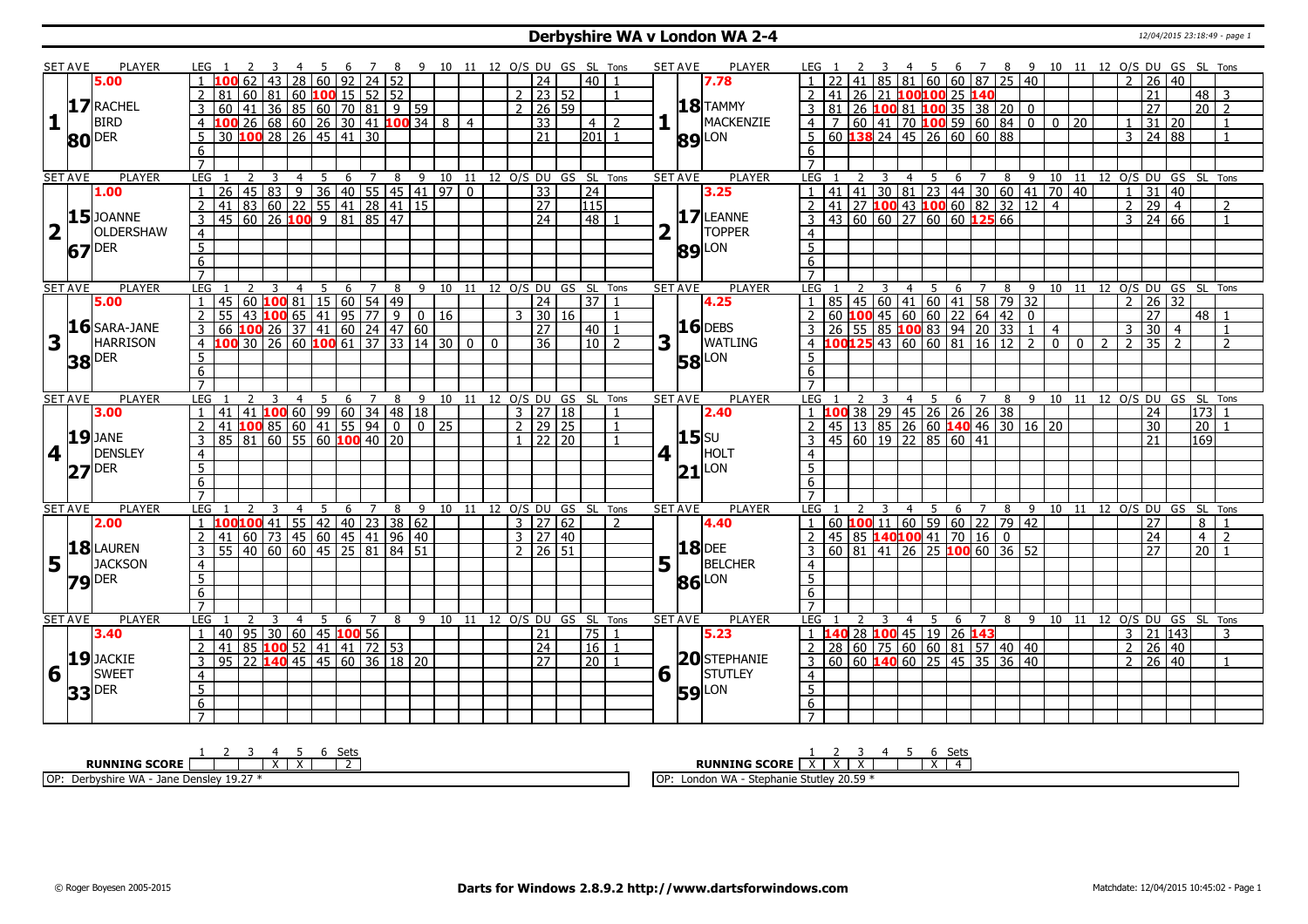# **Derbyshire WA**

## **London WA**

| <b>PLAYER</b>             |  | <b>W/Liwonilost</b> | <b>AVE</b> |                | TAVE POINTS DARTS TONS TON+ 180 |      |    |  | TONS    | <b>IPLAYER</b>         |  | W/Liwonilost | <b>AVE</b> |                   | <b>TAVE POINTS DARTS TONS TON+ 180</b> |     |    |     | TONS     |
|---------------------------|--|---------------------|------------|----------------|---------------------------------|------|----|--|---------|------------------------|--|--------------|------------|-------------------|----------------------------------------|-----|----|-----|----------|
| <b>Rachel Bird</b>        |  |                     | 7.80       | 5.00           | 2260 l                          | 127  |    |  | $5 + 1$ | <b>Tammy Mackenzie</b> |  |              | 18.89      | .78               | 2437                                   | 129 |    |     |          |
| Joanne Oldershaw          |  |                     | 15.67      | 1.00'          | 1316 l                          | 84   |    |  | $1 + 0$ | <b>Leanne Topper</b>   |  |              | 17.89      | 3.25              | 15031                                  | 84  |    | 01  |          |
| <b>Sara-Jane Harrison</b> |  |                     | 16.38      | 5.00           | 1917                            | 117  |    |  |         | Debs Watling           |  |              | 16.58      | . 25              | 1956                                   | 118 |    |     | $4 + 0$  |
| Jane Denslev              |  |                     | 19.27      | 3.00           | 1503                            | 781  |    |  | $3+0$   | Su Holt                |  |              |            | 2.40 <sup>1</sup> | 1141                                   | 75  |    |     |          |
| Lauren Jackson            |  |                     | 18.79      | 2.00           | 1503                            | 80 I |    |  | 2+      | Dee Belcher            |  |              | 18.86      | .40 <sup>1</sup>  | 1471                                   | 78  |    |     | $4 + 0$  |
| Jackie Sweet              |  |                     | 19.33      | $3.40^{\circ}$ | 1392                            |      |    |  |         | Stephanie Stutlev      |  |              | 20.59      | 5.23              | 1503                                   |     |    |     | $4 + 0$  |
| <b>TOTALS</b>             |  |                     | 17.73'     |                | 9891                            | 558  | 18 |  | $19+0$  | <b>I</b> TOTALS        |  |              | 17.97      |                   | 10011                                  | 557 | 18 | 6 I | $24 + 0$ |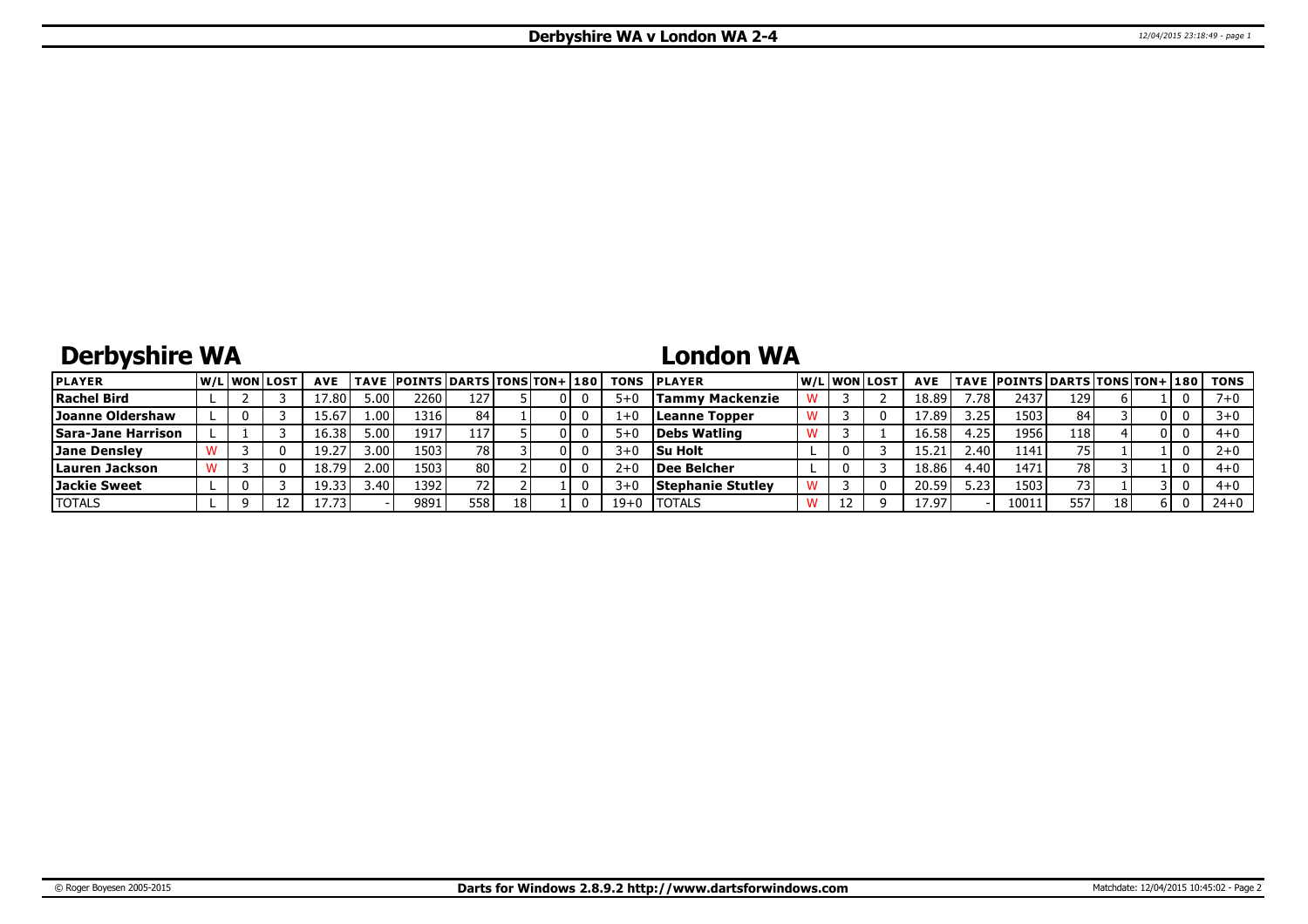#### **Derbyshire MB v London MB 5-7** 12/04/2015 23:18:21 - page 1

|                         | <b>SET AVE</b>          | <b>PLAYER</b>       | LEG 1            |                                              |                               |                                            |                       |     |                |   |   |    |  |                |                     |                     | 3 4 5 6 7 8 9 10 11 12 O/S DU GS SL Tons |                |                         | <b>SET AVE</b>                 | <b>PLAYER</b>               | LEG 1                                                               |                                      |                |                |     |                                             |                            |                 |    | 2 3 4 5 6 7 8 9 10 11 12 O/S DU GS SL Tons |  |                                |                |                      |                 |                                   |                |
|-------------------------|-------------------------|---------------------|------------------|----------------------------------------------|-------------------------------|--------------------------------------------|-----------------------|-----|----------------|---|---|----|--|----------------|---------------------|---------------------|------------------------------------------|----------------|-------------------------|--------------------------------|-----------------------------|---------------------------------------------------------------------|--------------------------------------|----------------|----------------|-----|---------------------------------------------|----------------------------|-----------------|----|--------------------------------------------|--|--------------------------------|----------------|----------------------|-----------------|-----------------------------------|----------------|
|                         |                         | 7.90                |                  | 60                                           | 85 100 83 99 34 40            |                                            |                       |     |                |   |   |    |  |                | $2 \mid 20 \mid 40$ |                     |                                          | $\mathbf{1}$   |                         |                                | 2.15                        |                                                                     | 32 100 58 81 45 85 80                |                |                |     |                                             |                            |                 |    |                                            |  |                                |                | 21                   |                 | $\overline{20}$                   |                |
|                         |                         |                     |                  | 140 <mark>100</mark> 40 <b>125</b> 88 8      |                               |                                            |                       |     |                |   |   |    |  | $\mathbf{1}$   |                     | $16 \mid 8$         |                                          | 3              |                         |                                |                             | $\overline{2}$                                                      | 46 60 41 43 27                       |                |                |     |                                             |                            |                 |    |                                            |  |                                |                | 15                   |                 | 284                               |                |
|                         | $26$ LEE                |                     |                  | L25 100 45 45 100 26 60                      |                               |                                            |                       |     |                |   |   |    |  |                | 3   21   60         |                     |                                          | 3              |                         | $19$ LEE                       |                             |                                                                     | 44 45 85 48 115 43 57                |                |                |     |                                             |                            |                 |    |                                            |  |                                |                | 21                   |                 | 64                                |                |
| $\mathbf{1}$            |                         | <b>STANLEY</b>      |                  |                                              |                               |                                            |                       |     |                |   |   |    |  |                |                     |                     |                                          |                |                         | п.                             | <b>CLIFFORD</b>             |                                                                     |                                      |                |                |     |                                             |                            |                 |    |                                            |  |                                |                |                      |                 |                                   |                |
|                         |                         |                     | $\overline{4}$   |                                              |                               |                                            |                       |     |                |   |   |    |  |                |                     |                     |                                          |                |                         |                                |                             | $\overline{4}$                                                      |                                      |                |                |     |                                             |                            |                 |    |                                            |  |                                |                |                      |                 |                                   |                |
|                         |                         | $37$ <sup>DER</sup> | 5 <sub>5</sub>   |                                              |                               |                                            |                       |     |                |   |   |    |  |                |                     |                     |                                          |                |                         |                                | $91$ $LON$                  | 5 <sup>1</sup>                                                      |                                      |                |                |     |                                             |                            |                 |    |                                            |  |                                |                |                      |                 |                                   |                |
|                         |                         |                     | $\overline{6}$   |                                              |                               |                                            |                       |     |                |   |   |    |  |                |                     |                     |                                          |                |                         |                                |                             | 6                                                                   |                                      |                |                |     |                                             |                            |                 |    |                                            |  |                                |                |                      |                 |                                   |                |
|                         |                         |                     | $\overline{7}$   |                                              |                               |                                            |                       |     |                |   |   |    |  |                |                     |                     |                                          |                |                         |                                |                             | $\overline{7}$                                                      |                                      |                |                |     |                                             |                            |                 |    |                                            |  |                                |                |                      |                 |                                   |                |
|                         | <b>SET AVE</b>          | <b>PLAYER</b>       | LEG              |                                              | 2                             | $\overline{4}$                             | 5                     | 6   | 7              | 8 |   |    |  |                |                     |                     | 9 10 11 12 O/S DU GS SL Tons             |                |                         | <b>SET AVE</b>                 | <b>PLAYER</b>               | LEG                                                                 | 2                                    | $\overline{3}$ | $\overline{4}$ |     | 5 6                                         | $\overline{7}$             | 8               |    |                                            |  | 9 10 11 12 O/S DU GS SL Tons   |                |                      |                 |                                   |                |
|                         |                         | 6.62                | $\overline{1}$   | 24                                           | 42                            | $58$   25   80 <b>100</b> 38   82   52     |                       |     |                |   |   |    |  |                | $2 \mid 26 \mid 52$ |                     |                                          | $\mathbf{1}$   |                         |                                | 6.25                        |                                                                     | 45<br>$\overline{142}$               |                |                |     | $ 41 $ 45 83 65 <b>100</b> 40               |                            |                 |    |                                            |  |                                |                | $\overline{24}$      |                 | 40                                |                |
|                         |                         |                     | $\mathcal{P}$    | 27                                           | $100$ 43 100100 45 62 0 12 12 |                                            |                       |     |                |   |   |    |  | $\mathbf{1}$   |                     | 28 12               |                                          | $\mathbf{3}$   |                         |                                |                             | $2$ 57 39 100 55 54 71 41 44 35 1                                   |                                      |                |                |     |                                             |                            |                 |    |                                            |  |                                |                | $\overline{30}$      |                 | $4 \mid 1$                        |                |
|                         |                         | <b>18 PAUL</b>      | 3                | 60                                           | 26                            | 60 60 15 82 58 41 59                       |                       |     |                |   |   |    |  |                | $\overline{27}$     |                     | 40                                       |                |                         |                                | $20$ NICK                   |                                                                     |                                      |                |                |     |                                             |                            |                 |    |                                            |  | $\overline{2}$                 |                | 26                   | 59              | $\overline{1}$                    |                |
| $\overline{\mathbf{2}}$ | $\mathbf{L}$            | <b>WILLIAMS</b>     |                  | 58 140 59 122 74 8 0                         |                               |                                            |                       |     |                |   |   |    |  |                | $\overline{21}$     |                     | $40$   2                                 |                | $\overline{\mathbf{2}}$ | $\mathbf{L}$                   | <b>COCKS</b>                | <u>3 100 41 60 45 60 45 70 21 59<br/>4 100 85 85 60 57 38 56 20</u> |                                      |                |                |     |                                             |                            |                 |    |                                            |  | $\mathbf{1}$                   |                | 22                   | $\overline{20}$ |                                   | $\overline{1}$ |
|                         |                         | $91$ <sup>DER</sup> | 5                | 80 58 81 45 30 97 11                         |                               |                                            |                       |     |                |   |   |    |  |                | $\overline{21}$     |                     | $\overline{99}$                          |                |                         |                                | $01$ <sup>LON</sup>         |                                                                     | 21.7                                 |                |                |     | 47 81 81 60 104                             |                            |                 |    |                                            |  |                                |                | $3 \mid 21 \mid 104$ |                 |                                   | $\overline{2}$ |
|                         |                         |                     | 6                |                                              |                               |                                            |                       |     |                |   |   |    |  |                |                     |                     |                                          |                |                         |                                |                             | 6                                                                   |                                      |                |                |     |                                             |                            |                 |    |                                            |  |                                |                |                      |                 |                                   |                |
|                         |                         |                     | $\overline{7}$   |                                              |                               |                                            |                       |     |                |   |   |    |  |                |                     |                     |                                          |                |                         |                                |                             |                                                                     |                                      |                |                |     |                                             |                            |                 |    |                                            |  |                                |                |                      |                 |                                   |                |
|                         | <b>SET AVE</b>          | <b>PLAYER</b>       | LEG              |                                              | 3<br>2                        | $\overline{4}$                             | 5                     |     | 6 7            | 8 |   |    |  |                |                     |                     | 9 10 11 12 O/S DU GS SL Tons             |                |                         | <b>SET AVE</b>                 | PLAYER                      | LEG 1                                                               |                                      |                |                |     | 4 5 6 7 8 9 10 11 12 O/S DU GS SL Tons      |                            |                 |    |                                            |  |                                |                |                      |                 |                                   |                |
|                         |                         | 2.40                |                  | 26   66   60   83   30                       |                               |                                            |                       |     |                |   |   |    |  |                | $\overline{15}$     |                     | $\overline{236}$                         |                |                         |                                | 8.38                        |                                                                     | 80 59 97 123110 32                   |                |                |     |                                             |                            |                 |    |                                            |  |                                |                | 3   18   32          |                 |                                   | $\overline{2}$ |
|                         |                         |                     | 2                | $45 \mid 60$ 140 60 85 71                    |                               |                                            |                       |     |                |   |   |    |  |                | $\sqrt{18}$         |                     | 40                                       |                |                         |                                |                             | 2 125100100140 27 9                                                 |                                      |                |                |     |                                             |                            |                 |    |                                            |  | $\overline{3}$                 |                | $\overline{18}$      | $\overline{9}$  |                                   | $\overline{4}$ |
|                         |                         | $22$ DEAN           |                  |                                              |                               |                                            |                       |     |                |   |   |    |  |                |                     |                     |                                          | $\mathbf{1}$   |                         |                                | $27$ MATT                   |                                                                     |                                      |                |                |     |                                             |                            |                 |    |                                            |  |                                |                |                      |                 |                                   |                |
|                         |                         |                     | $\overline{3}$   | 66 70 95 100 60 54                           |                               |                                            |                       |     |                |   |   |    |  |                | 18                  |                     | 56 1                                     |                |                         |                                |                             | $3 \ 81 \ 60 \ 45 \ 81 \ 58 \ 140 \ 36$                             |                                      |                |                |     |                                             |                            |                 |    |                                            |  | $\mathbf{1}$                   |                | 19 36                |                 |                                   | $\overline{1}$ |
| 3                       |                         | <b>WILKINS</b>      | $\overline{4}$   |                                              |                               |                                            |                       |     |                |   |   |    |  |                |                     |                     |                                          |                | 3                       | $\mathbf{L}$                   | WINZAR                      | $\overline{4}$                                                      |                                      |                |                |     |                                             |                            |                 |    |                                            |  |                                |                |                      |                 |                                   |                |
|                         |                         | <b>96</b> DER       | $\overline{5}$   |                                              |                               |                                            |                       |     |                |   |   |    |  |                |                     |                     |                                          |                |                         |                                | <b>33</b> LON               | $\overline{5}$                                                      |                                      |                |                |     |                                             |                            |                 |    |                                            |  |                                |                |                      |                 |                                   |                |
|                         |                         |                     | 6                |                                              |                               |                                            |                       |     |                |   |   |    |  |                |                     |                     |                                          |                |                         |                                |                             | 6                                                                   |                                      |                |                |     |                                             |                            |                 |    |                                            |  |                                |                |                      |                 |                                   |                |
|                         |                         |                     | $\overline{7}$   |                                              |                               |                                            |                       |     |                |   |   |    |  |                |                     |                     |                                          |                |                         |                                |                             |                                                                     |                                      |                |                |     |                                             |                            |                 |    |                                            |  |                                |                |                      |                 |                                   |                |
|                         | <b>SET AVE</b>          | <b>PLAYER</b>       | LEG 1            |                                              |                               |                                            | 5                     | - 6 | $\overline{7}$ | 8 |   |    |  |                |                     |                     | 9 10 11 12 0/S DU GS SL Tons             |                |                         | <b>SET AVE</b>                 | <b>PLAYER</b>               | LEG <sub>1</sub>                                                    |                                      |                |                | 4 5 | 6 7                                         |                            |                 |    |                                            |  | 8 9 10 11 12 0/S DU GS SL Tons |                |                      |                 |                                   |                |
|                         |                         |                     |                  |                                              |                               |                                            |                       |     |                |   |   |    |  |                |                     |                     |                                          |                |                         |                                |                             |                                                                     |                                      |                |                |     |                                             |                            |                 |    |                                            |  |                                |                |                      |                 |                                   |                |
|                         |                         | 8.45                |                  |                                              | 60<br>78                      |                                            | 55   60   60   50   6 |     |                |   |   |    |  |                | 24                  |                     | $\overline{32}$                          |                |                         |                                | 9.80                        |                                                                     |                                      |                |                |     |                                             | $100$ 44 58 40 69 60 58 72 |                 |    |                                            |  |                                | $\overline{3}$ | 24 72                |                 |                                   |                |
|                         |                         |                     | $\overline{2}$   | 60                                           | 60                            | 85 45 45 100 81 25                         |                       |     |                |   |   |    |  | $\mathbf{3}$   | 24 25               |                     |                                          |                |                         |                                |                             |                                                                     | $85$ 140 100 80 56 16 0 12           |                |                |     |                                             |                            |                 |    |                                            |  |                                |                | 24                   |                 | $12$   2                          |                |
|                         |                         | $21$ STEPHEN        | 3                |                                              |                               |                                            |                       |     |                |   |   |    |  |                | 21                  |                     | $16$   2                                 |                |                         |                                |                             |                                                                     |                                      |                |                |     |                                             |                            |                 |    |                                            |  | $\overline{2}$                 |                | 20 80                |                 | $\overline{1}$                    |                |
|                         |                         | PASHLEY             |                  | 4 116 99 41 100 129 8 8                      | 93 $100$ 60 39 77 16          |                                            |                       |     |                |   |   |    |  |                | 19                  | 8                   |                                          | 3              |                         |                                | 22 MICHAEL<br><b>ARTISS</b> | $3 \mid 24 \mid 60 \mid 60 \mid 95$ 140 42 80                       |                                      |                |                |     |                                             |                            |                 |    |                                            |  |                                |                | 21                   |                 | 2012                              |                |
|                         | $\vert 4 \vert$ $\vert$ |                     |                  |                                              |                               |                                            |                       |     |                |   |   |    |  |                | $\overline{21}$     |                     |                                          |                |                         | $4$   $\overline{\phantom{1}}$ |                             | 4 85 60 100135 49 32 20                                             |                                      |                |                |     |                                             |                            |                 |    |                                            |  |                                |                |                      |                 |                                   | $\overline{2}$ |
|                         |                         | $70$ <sup>DER</sup> | 5 <sup>5</sup>   | $\frac{1}{41} \times 1$                      |                               | $\frac{1}{59}$ 42 26 60 100                |                       |     |                |   |   |    |  |                |                     |                     | 92 1                                     |                |                         |                                | <b>90</b> LON               | $\frac{1}{5}$ 125 59 60 140 57 40 20                                |                                      |                |                |     |                                             |                            |                 |    |                                            |  |                                |                | 19 20                |                 |                                   |                |
|                         |                         |                     | 6                |                                              |                               |                                            |                       |     |                |   |   |    |  |                |                     |                     |                                          |                |                         |                                |                             | 6                                                                   |                                      |                |                |     |                                             |                            |                 |    |                                            |  |                                |                |                      |                 |                                   |                |
|                         |                         |                     | $\overline{7}$   |                                              |                               |                                            |                       |     |                |   |   |    |  |                |                     |                     |                                          |                |                         |                                |                             | $\overline{7}$                                                      |                                      |                |                |     |                                             |                            |                 |    |                                            |  |                                |                |                      |                 |                                   |                |
|                         | <b>SET AVE</b>          | PLAYER              | LEG              |                                              |                               | $\overline{4}$                             | -5                    | - 6 | $\overline{7}$ | 8 |   |    |  |                |                     |                     | 9 10 11 12 O/S DU GS SL Tons             |                |                         | <b>SET AVE</b>                 | <b>PLAYER</b>               | LEG                                                                 |                                      |                | $\overline{4}$ | - 5 | 6                                           | $\overline{7}$             |                 |    |                                            |  | 8 9 10 11 12 O/S DU GS SL Tons |                |                      |                 |                                   |                |
|                         |                         | 9.24                |                  | 24                                           | 100 41 123 97 76              |                                            |                       |     |                |   |   |    |  |                | $\overline{18}$     |                     | $\boxed{40}$ 2                           |                |                         |                                | 11.03                       | $1\quad1$                                                           | L40 <mark>100</mark> 41 60 40 100 20 |                |                |     |                                             |                            |                 |    |                                            |  | $\overline{2}$                 |                | 20                   | $\overline{20}$ |                                   | 3              |
|                         |                         |                     | $\overline{2}$   | 97                                           | 29                            | 121 82 100 37 35                           |                       |     |                |   |   |    |  |                |                     | $2 \mid 20 \mid 35$ |                                          | $\overline{2}$ |                         |                                |                             | 2 <b>140</b> 60 59 25 60 45                                         |                                      |                |                |     |                                             |                            |                 |    |                                            |  |                                |                | $\overline{18}$      |                 | $112$ 1                           |                |
|                         | <b>23</b> JIM           |                     | 3                | 24                                           | 43   64   60   83   59        |                                            |                       |     |                |   |   |    |  |                | $\overline{18}$     |                     | 168                                      |                |                         |                                | $23$ JASON                  | $3   78   55   45   121   60   100   42$                            |                                      |                |                |     |                                             |                            |                 |    |                                            |  | 3                              |                | 21 <sup>1</sup>      | 42              |                                   | $\overline{2}$ |
|                         | $5\vert$                | BEARDMORE           | $\overline{4}$   | 62 137123 59 120                             |                               |                                            |                       |     |                |   |   |    |  | $\overline{3}$ |                     | 15 120              |                                          | 3              |                         | $5^{\degree}$                  | MORTIMER                    | 4 177 43 85 125                                                     |                                      |                |                |     |                                             |                            |                 |    |                                            |  |                                |                | 12                   |                 | $71\,$ $2+1$                      |                |
|                         |                         |                     |                  | $5   83   41   83   100   60   36   58   20$ |                               |                                            |                       |     |                |   |   |    |  |                | $\overline{24}$     |                     | 20   1                                   |                |                         |                                |                             | 5   43   60   100   99   95   64   30                               |                                      |                |                |     |                                             |                            | $\overline{0}$  | 10 |                                            |  |                                | 3 27           |                      | 10              |                                   | $\overline{1}$ |
|                         |                         | 97 DER              | 6                |                                              |                               |                                            |                       |     |                |   |   |    |  |                |                     |                     |                                          |                |                         |                                | <b>69</b> LON               | 6                                                                   |                                      |                |                |     |                                             |                            |                 |    |                                            |  |                                |                |                      |                 |                                   |                |
|                         |                         |                     | $\overline{7}$   |                                              |                               |                                            |                       |     |                |   |   |    |  |                |                     |                     |                                          |                |                         |                                |                             | $\overline{7}$                                                      |                                      |                |                |     |                                             |                            |                 |    |                                            |  |                                |                |                      |                 |                                   |                |
|                         | <b>SET AVE</b>          | PLAYER              | LEG              |                                              |                               |                                            | .5.                   | 6   | $\overline{7}$ | 8 | 9 | 10 |  |                |                     |                     | 11 12 0/S DU GS SL Tons                  |                |                         | <b>SET AVE</b>                 | <b>PLAYER</b>               | LEG <sub>1</sub>                                                    |                                      |                |                | .5  | 6                                           | $\overline{7}$             | 8               | 9  |                                            |  | 10 11 12 O/S DU GS SL Tons     |                |                      |                 |                                   |                |
|                         |                         | 3.25                | $\overline{1}$   | 45                                           | 40                            | 23   28   11   80   55   80   41   58   40 |                       |     |                |   |   |    |  |                |                     | 1 31 40             |                                          |                |                         |                                | 5.65                        | $\overline{1}$                                                      | 55                                   |                |                |     | 40   47   32   100   28   85   40   50   12 |                            |                 |    |                                            |  |                                |                | $\overline{30}$      |                 | 12 <sub>1</sub><br>$\overline{1}$ |                |
|                         |                         |                     | $\overline{2}$   | 66                                           | $\overline{82}$               | 55 41 29 95 54                             |                       |     |                |   |   |    |  |                | 21                  |                     | 79                                       |                |                         |                                |                             | 2 90                                                                |                                      |                |                |     | 85   60   85   <mark>100</mark> 49   0      |                            | $\overline{32}$ |    |                                            |  | $\overline{3}$                 |                | 24                   | 32              |                                   | $\overline{1}$ |
|                         |                         | $19$ JOHN           | 3                | 60 41 100 30 78 100 74                       |                               |                                            |                       |     |                |   |   |    |  |                | 21                  |                     |                                          |                |                         |                                | 20 STUART                   | 3 140 60 95 100 58 16 32                                            |                                      |                |                |     |                                             |                            |                 |    |                                            |  | $\overline{1}$                 |                | 19 32                |                 |                                   | $\overline{2}$ |
|                         | $\mathbf{L}$            | <b>CLIFFORD</b>     | $\overline{4}$   |                                              |                               |                                            |                       |     |                |   |   |    |  |                | $\overline{24}$     |                     | 18 2                                     |                |                         |                                | PATT                        |                                                                     |                                      |                |                |     |                                             |                            |                 |    |                                            |  | $\mathbf{1}$                   |                |                      |                 |                                   | $\overline{1}$ |
| 6                       |                         |                     |                  | 60 58 43 7 125 70 45 53                      |                               |                                            |                       |     |                |   |   |    |  |                |                     |                     | $40$   1                                 |                | 6 1                     |                                |                             | 4 85 22 28 60 41 44 76 125 20                                       |                                      |                |                |     |                                             |                            |                 |    |                                            |  |                                |                | 25 20                |                 |                                   |                |
|                         |                         | $25$ <sup>DER</sup> | 5                |                                              |                               |                                            |                       |     |                |   |   |    |  |                |                     |                     |                                          |                |                         |                                | $33$ LON                    | 5                                                                   |                                      |                |                |     |                                             |                            |                 |    |                                            |  |                                |                |                      |                 |                                   |                |
|                         |                         |                     | 6<br>$7^{\circ}$ |                                              |                               |                                            |                       |     |                |   |   |    |  |                |                     |                     |                                          |                |                         |                                |                             | 6                                                                   |                                      |                |                |     |                                             |                            |                 |    |                                            |  |                                |                |                      |                 |                                   |                |

**RUNNING SCORE**  $\begin{array}{|c|c|c|c|c|}\n\hline\n\textbf{1} & \textbf{2} & \textbf{3} & \textbf{4} & \textbf{5} & \textbf{6} & \textbf{Sets} \\
\hline\n\textbf{5} & \textbf{5} & \textbf{6} & \textbf{7} & \textbf{8} & \textbf{1} & \textbf{1} & \textbf{1} \\
\hline\n\textbf{6} & \textbf{7} & \textbf{8} & \textbf{1} & \textbf{1} & \textbf{1} & \textbf{1} & \textbf{1} & \textbf{1} \\
\hline\n\textbf$ 

**RUNNING SCORE** | <u>X | X | X | X | X | 3</u><br>**RUNNING SCORE** | <u>X | X | X | X | X | 5</u>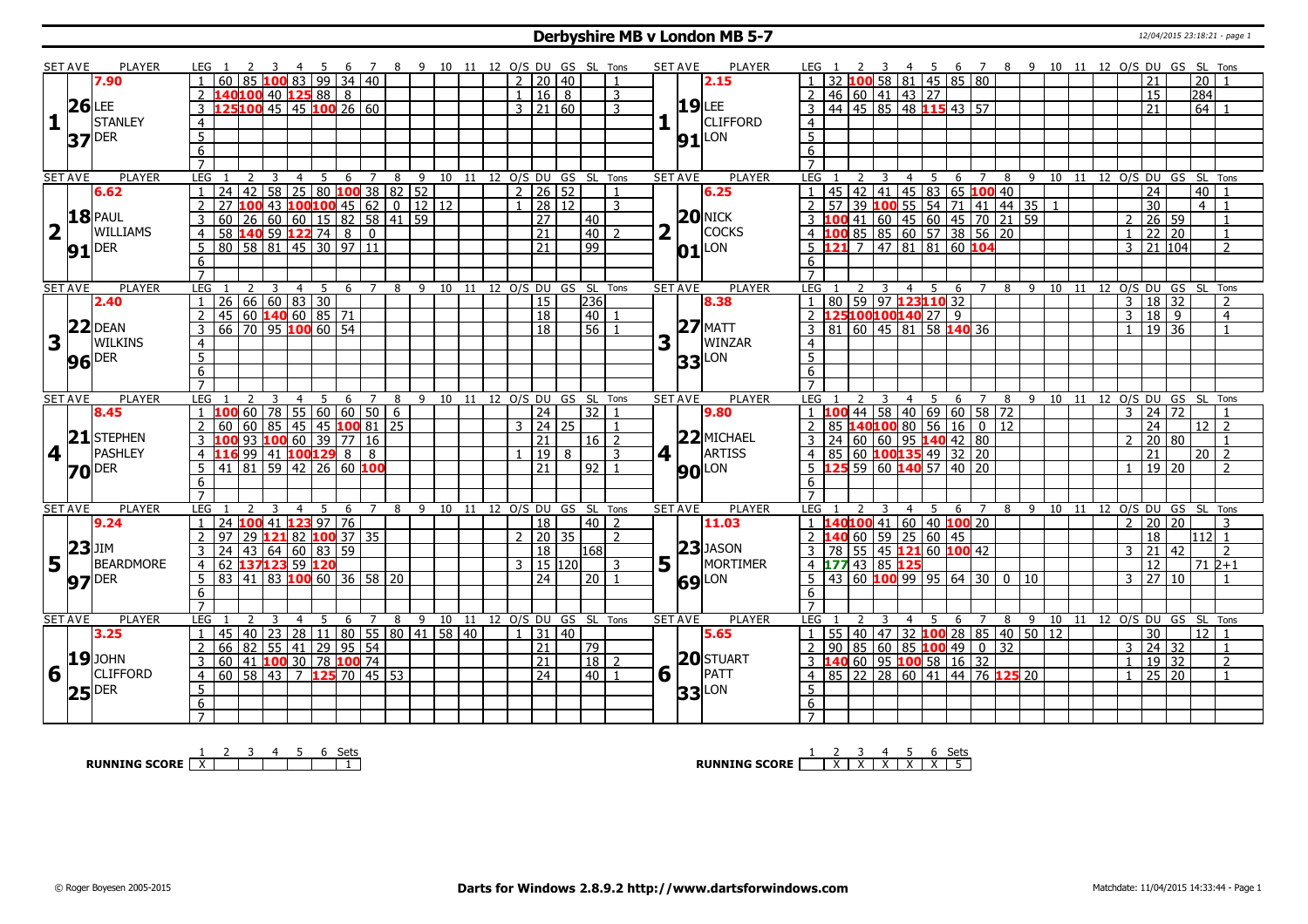#### **Derbyshire MB v London MB 5-7** 12/04/2015 23:18:21 - page 2

|                         | <b>SET AVE</b>   | <b>PLAYER</b>       | LEG 1           |                             |                 |                      |                |    |                                                                 |                |                |  |  |              |                     |       | 4 5 6 7 8 9 10 11 12 O/S DU GS SL Tons |                |   | <b>SET AVE</b>     | <b>PLAYER</b>       | LEG 1                                                                |   |                         |                      |                            |                |    |              | 4 5 6 7 8 9 10 11 12 O/S DU GS SL Tons |  |                |                            |                |                     |                |
|-------------------------|------------------|---------------------|-----------------|-----------------------------|-----------------|----------------------|----------------|----|-----------------------------------------------------------------|----------------|----------------|--|--|--------------|---------------------|-------|----------------------------------------|----------------|---|--------------------|---------------------|----------------------------------------------------------------------|---|-------------------------|----------------------|----------------------------|----------------|----|--------------|----------------------------------------|--|----------------|----------------------------|----------------|---------------------|----------------|
|                         |                  | 5.61                |                 |                             | 55              |                      |                |    | 66   44   28   43   44   100   40                               |                |                |  |  |              | $\overline{27}$     |       | 40                                     | $\overline{1}$ |   |                    | 4.16                |                                                                      |   |                         |                      | 60 83 22 81 85 27 35 35 32 |                |    |              |                                        |  |                | 2   29   32                |                |                     |                |
|                         |                  |                     |                 | 62                          |                 | $100$ 41 $121$ 95 36 |                |    |                                                                 |                |                |  |  |              | $\overline{18}$     |       | $46$   2                               |                |   |                    |                     | $2 \mid 81 \mid 41$ 140 60 99 80                                     |   |                         |                      |                            |                |    |              |                                        |  | $\overline{3}$ | 18 80                      |                |                     |                |
|                         |                  | $22$ MARK           | 3               | 60 55 140 100 54            |                 |                      |                |    |                                                                 |                |                |  |  |              | $\overline{15}$     |       | $92$   2                               |                |   |                    | $23$ LIAM           | $3\overline{)140}59\overline{)136}60\overline{)66\overline{)40}$     |   |                         |                      |                            |                |    |              |                                        |  |                | $2 \mid 17 \mid 40$        |                |                     | 2              |
| $\overline{\mathbf{z}}$ |                  | <b>WALKER</b>       |                 |                             |                 |                      |                |    |                                                                 |                |                |  |  |              |                     |       |                                        |                | 7 |                    | <b>CURRAN</b>       | $\overline{4}$                                                       |   |                         |                      |                            |                |    |              |                                        |  |                |                            |                |                     |                |
|                         |                  |                     | $\overline{4}$  |                             |                 |                      |                |    |                                                                 |                |                |  |  |              |                     |       |                                        |                |   |                    |                     |                                                                      |   |                         |                      |                            |                |    |              |                                        |  |                |                            |                |                     |                |
|                         | 08               | <b>DER</b>          | $\overline{5}$  |                             |                 |                      |                |    |                                                                 |                |                |  |  |              |                     |       |                                        |                |   |                    | <b>48</b> LON       | $\overline{5}$                                                       |   |                         |                      |                            |                |    |              |                                        |  |                |                            |                |                     |                |
|                         |                  |                     | $\overline{6}$  |                             |                 |                      |                |    |                                                                 |                |                |  |  |              |                     |       |                                        |                |   |                    |                     | 6                                                                    |   |                         |                      |                            |                |    |              |                                        |  |                |                            |                |                     |                |
|                         |                  |                     | $\overline{7}$  |                             |                 |                      |                |    |                                                                 |                |                |  |  |              |                     |       |                                        |                |   |                    |                     | $\overline{7}$                                                       |   |                         |                      |                            |                |    |              |                                        |  |                |                            |                |                     |                |
|                         | SET AVE          | <b>PLAYER</b>       | LEG             |                             | $\overline{2}$  | 3                    | $\overline{4}$ | 5  | 6                                                               | 7              | 8              |  |  |              |                     |       | 9 10 11 12 O/S DU GS SL Tons           |                |   | <b>SET AVE</b>     | <b>PLAYER</b>       | LEG                                                                  | 2 | 3                       | $\overline{4}$<br>5  | 6                          | $\overline{7}$ |    |              | 8 9 10 11 12 0/S DU GS SL Tons         |  |                |                            |                |                     |                |
|                         |                  | 5.80                | $\mathbf{1}$    | 45                          |                 |                      |                |    | $55$ <b>140</b> 60 60 85 16 40                                  |                |                |  |  |              | $1$   22   40       |       |                                        | $\overline{1}$ |   |                    | 3.40                | 1 25 81 <b>100 100</b> 85 44 42                                      |   |                         |                      |                            |                |    |              |                                        |  |                | 21                         |                | $\overline{24}$   2 |                |
|                         |                  |                     | 2               | $60$ <b>100100</b> 60 43 56 |                 |                      |                |    |                                                                 |                |                |  |  |              | $\overline{18}$     |       | $82$   2                               |                |   |                    |                     | 2 41 55 85 81 99 44 96                                               |   |                         |                      |                            |                |    |              |                                        |  | $\overline{2}$ | 20 96                      |                |                     |                |
|                         |                  | $24$ DAVID          | 3               |                             |                 |                      |                |    |                                                                 |                |                |  |  |              | $1 \mid 19 \mid 20$ |       |                                        | $\overline{1}$ |   |                    | $21$ WAYNE          | 3   85   28   41   25   90   45                                      |   |                         |                      |                            |                |    |              |                                        |  |                | $\overline{18}$            |                | 187                 |                |
|                         | $ {\bf 8}$ $ $ . | ALLCOCK             | $\overline{4}$  |                             |                 |                      |                |    |                                                                 |                |                |  |  |              | $3 \mid 21 \mid 50$ |       |                                        | $\overline{1}$ | 8 |                    | <b>LIVETT</b>       | 4 4 5 80 140 83 30 37 36                                             |   |                         |                      |                            |                |    |              |                                        |  |                | 21                         |                | $\overline{50}$     |                |
|                         |                  | $02$ <sup>DER</sup> | $\overline{5}$  |                             |                 |                      |                |    |                                                                 |                |                |  |  |              |                     |       |                                        |                |   |                    | $79$ <sup>LON</sup> | 5                                                                    |   |                         |                      |                            |                |    |              |                                        |  |                |                            |                |                     |                |
|                         |                  |                     | 6               |                             |                 |                      |                |    |                                                                 |                |                |  |  |              |                     |       |                                        |                |   |                    |                     | 6                                                                    |   |                         |                      |                            |                |    |              |                                        |  |                |                            |                |                     |                |
|                         |                  |                     | $\overline{7}$  |                             |                 |                      |                |    |                                                                 |                |                |  |  |              |                     |       |                                        |                |   |                    |                     |                                                                      |   |                         |                      |                            |                |    |              |                                        |  |                |                            |                |                     |                |
|                         | <b>SET AVE</b>   | <b>PLAYER</b>       | LEG             |                             |                 | 3                    | $\overline{4}$ | 5  |                                                                 |                |                |  |  |              |                     |       | 6 7 8 9 10 11 12 O/S DU GS SL Tons     |                |   | <b>SET AVE</b>     | <b>PLAYER</b>       | LEG                                                                  |   | $\overline{\mathbf{3}}$ |                      |                            |                |    |              | 4 5 6 7 8 9 10 11 12 O/S DU GS SL Tons |  |                |                            |                |                     |                |
|                         |                  | 7.65                |                 | 95                          | $\overline{59}$ |                      |                |    | $\vert 45 \vert 85 \vert 78 \vert 5 \vert 25 \vert 11 \vert 38$ |                |                |  |  |              | $\overline{27}$     |       | 60                                     |                |   |                    | 9.58                | $1 \overline{100}$ 26 $\overline{100}$ 45 55 99 56 0 15 5            |   |                         |                      |                            |                |    |              |                                        |  | $\overline{3}$ | 30                         | $\overline{5}$ |                     |                |
|                         |                  |                     |                 |                             | 45              |                      |                |    | 100 41 70 35 85                                                 |                |                |  |  |              | $3 \mid 21 \mid 85$ |       |                                        | $\overline{2}$ |   |                    |                     | 2 45 100 60 55 100 83                                                |   |                         |                      |                            |                |    |              |                                        |  |                | 18                         |                | $\overline{58}$     | 2              |
|                         |                  | $21$ COLIN          | $\overline{3}$  | 85                          | 140             | 39                   |                |    | $141$ 100 40 56                                                 |                |                |  |  |              | $3 \mid 21 \mid 56$ |       |                                        | $\overline{2}$ |   |                    | 22 BRADLEY          | 3 39 60 47 98 85 43 97                                               |   |                         |                      |                            |                |    |              |                                        |  |                | 21                         |                | $\overline{32}$     |                |
|                         | 9 T              | RICH                | $\overline{4}$  | 81                          |                 | 30 60 81 41 94       |                |    |                                                                 |                |                |  |  |              | 18                  |       | 114                                    |                | 9 |                    | <b>TURRELL</b>      | 4 140140 62 43 84 32                                                 |   |                         |                      |                            |                |    |              |                                        |  | $\overline{2}$ | 17 32                      |                |                     | 2              |
|                         |                  | 40 DER              | 5               | 60 100 60 100 100 41 20     |                 |                      |                |    |                                                                 |                |                |  |  |              | 21                  |       | $\frac{1}{20}$ 3                       |                |   |                    | LON                 | $5   41   60   140   24   26   138   60   12$                        |   |                         |                      |                            |                |    |              |                                        |  |                | $2$   23   12              |                |                     | $\mathcal{L}$  |
|                         |                  |                     | 6               |                             |                 |                      |                |    |                                                                 |                |                |  |  |              |                     |       |                                        |                |   | 16                 |                     | 6                                                                    |   |                         |                      |                            |                |    |              |                                        |  |                |                            |                |                     |                |
|                         |                  |                     | $\overline{7}$  |                             |                 |                      |                |    |                                                                 |                |                |  |  |              |                     |       |                                        |                |   |                    |                     | $\overline{7}$                                                       |   |                         |                      |                            |                |    |              |                                        |  |                |                            |                |                     |                |
|                         | <b>SET AVE</b>   | <b>PLAYER</b>       | LEG             |                             |                 | 3                    | $\overline{4}$ | 5  | 6                                                               | $\overline{Z}$ | 8              |  |  |              |                     |       | 9 10 11 12 0/S DU GS SL Tons           |                |   | <b>SET AVE</b>     | <b>PLAYER</b>       | LEG                                                                  |   | 3                       | 4 5                  |                            | 6 7            |    |              | 8 9 10 11 12 0/S DU GS                 |  |                |                            |                | SL Tons             |                |
|                         |                  | 6.34                | $\overline{1}$  | 59                          |                 |                      |                |    | 40 125 100 43 104 30                                            |                |                |  |  |              | $1 \mid 19 \mid 30$ |       |                                        | 3              |   |                    | 6.68                | 1 26 57 59 55 134 84                                                 |   |                         |                      |                            |                |    |              |                                        |  |                | 18                         |                | $86$   1            |                |
|                         |                  |                     | $\overline{2}$  | 97                          | $\overline{82}$ |                      |                |    | $100$ 44 60 82 20 16                                            |                |                |  |  |              | $2 \mid 23 \mid 16$ |       |                                        | $\overline{1}$ |   |                    |                     | 2 37 85 100 93 40 24 38 30                                           |   |                         |                      |                            |                |    |              |                                        |  |                | 24                         |                | $54$ 1              |                |
|                         |                  | $22$ DOUG           | 3               |                             |                 |                      |                |    | 40 83 44 97 24 85 41                                            |                |                |  |  |              | 24                  |       | 60                                     |                |   |                    | $21$ GEORGE         | 3 96 47 100 11 59 134 14 40                                          |   |                         |                      |                            |                |    |              |                                        |  | $\overline{2}$ | 23 40                      |                |                     | $\overline{2}$ |
|                         | 10 L             | <b>WALKER</b>       | $\overline{4}$  | 81                          |                 |                      |                |    | $55$ 100 105 50 86 24                                           |                |                |  |  |              | $2$   20   24       |       |                                        | $\overline{2}$ |   | .O I               | KILLINGTON          | 4 30 91 100 85 100 80 0                                              |   |                         |                      |                            |                |    |              |                                        |  |                | 21                         |                | $15$   2            |                |
|                         |                  |                     |                 |                             |                 |                      |                |    |                                                                 |                |                |  |  |              |                     |       |                                        |                |   |                    |                     |                                                                      |   |                         |                      |                            |                |    |              |                                        |  |                |                            |                |                     |                |
|                         |                  | 60 DER              | 5               |                             |                 |                      |                |    |                                                                 |                |                |  |  |              |                     |       |                                        |                |   |                    | <b>50</b> LON       | 5                                                                    |   |                         |                      |                            |                |    |              |                                        |  |                |                            |                |                     |                |
|                         |                  |                     | $6\overline{6}$ |                             |                 |                      |                |    |                                                                 |                |                |  |  |              |                     |       |                                        |                |   |                    |                     | 6 <sup>2</sup>                                                       |   |                         |                      |                            |                |    |              |                                        |  |                |                            |                |                     |                |
|                         |                  |                     | $\overline{7}$  |                             |                 |                      |                |    |                                                                 |                |                |  |  |              |                     |       |                                        |                |   |                    |                     | $\overline{7}$                                                       |   |                         |                      |                            |                |    |              |                                        |  |                |                            |                |                     |                |
|                         | <b>SET AVE</b>   | <b>PLAYER</b>       | LEG             |                             |                 | 3                    | 4              | -5 | 6                                                               | $\overline{7}$ | 8              |  |  |              |                     |       | 9 10 11 12 O/S DU GS SL Tons           |                |   | <b>SET AVE</b>     | <b>PLAYER</b>       | LEG                                                                  |   |                         | $\overline{4}$<br>-5 | 6                          |                | 8  | $\mathsf{q}$ |                                        |  |                | 10 11 12 O/S DU GS SL Tons |                |                     |                |
|                         |                  | 10.91               | 1               | 85                          |                 | $100$ 70 22 140      |                |    |                                                                 |                |                |  |  |              | 15                  |       | $84$   2                               |                |   |                    | 6.20                | 1 180 23 45 83 140 30                                                |   |                         |                      |                            |                |    |              |                                        |  | $\mathbf{1}$   | $16 \mid 30$               |                |                     | $2 + 1$        |
|                         |                  |                     | $\overline{2}$  | 78                          | $\sqrt{95}$     |                      |                |    | 26 31 <b>100131</b> 40                                          |                |                |  |  |              |                     | 19 40 |                                        | 2              |   |                    |                     | 2                                                                    |   |                         |                      | $145$ 58 60 30 58 100      |                |    |              |                                        |  |                | 18                         |                | l150  1             |                |
|                         |                  | $28$ $ALAN$         | 3               |                             |                 | 81 60 140 40 40      |                |    |                                                                 |                |                |  |  | $\mathbf{1}$ | 16 40               |       |                                        | $\overline{2}$ |   |                    | $23$ SCOTT          | 3 59 77 95 81 58 60                                                  |   |                         |                      |                            |                |    |              |                                        |  |                | 18                         |                | 71                  |                |
|                         | 11               | <b>STATHAM</b>      | $\overline{4}$  | 100100140 69 76 16          |                 |                      |                |    |                                                                 |                |                |  |  |              | 2   17   16         |       |                                        | 3              |   | $1\!\!1$           | ARTISS              | 4 39 100 26 100 60                                                   |   |                         |                      |                            |                |    |              |                                        |  |                | $\overline{15}$            |                | $176$ 2             |                |
|                         |                  | 66 DER              | 5               |                             |                 |                      |                |    |                                                                 |                |                |  |  |              |                     |       |                                        |                |   |                    | <b>99</b> LON       | 5 <sup>1</sup>                                                       |   |                         |                      |                            |                |    |              |                                        |  |                |                            |                |                     |                |
|                         |                  |                     | 6               |                             |                 |                      |                |    |                                                                 |                |                |  |  |              |                     |       |                                        |                |   |                    |                     | 6                                                                    |   |                         |                      |                            |                |    |              |                                        |  |                |                            |                |                     |                |
|                         |                  |                     | $\overline{7}$  |                             |                 |                      |                |    |                                                                 |                |                |  |  |              |                     |       |                                        |                |   |                    |                     | $7^{\circ}$                                                          |   |                         |                      |                            |                |    |              |                                        |  |                |                            |                |                     |                |
|                         | <b>SET AVE</b>   | <b>PLAYER</b>       | <b>LEG</b>      |                             |                 | 3                    | $\overline{4}$ | -5 | 6                                                               | 7              | 8              |  |  |              |                     |       | 9 10 11 12 O/S DU GS SL Tons           |                |   | <b>SET AVE</b>     | <b>PLAYER</b>       | LEG                                                                  |   | $\overline{4}$          | - 5                  | 6                          | $\overline{7}$ | 89 |              | 10 11 12 O/S DU GS SL Tons             |  |                |                            |                |                     |                |
|                         |                  | 9.54                | $\mathbf{1}$    | 100                         |                 |                      |                |    | 55 60 100 83 61 26                                              |                | $\overline{0}$ |  |  |              | 24                  |       | $16$   2                               |                |   |                    | 6.40                | $1 \mid 81 \mid 60 \mid 28 \mid 43 \mid 140 \mid 83 \mid 48 \mid 18$ |   |                         |                      |                            |                |    |              |                                        |  | $\overline{2}$ | 23 18                      |                |                     |                |
|                         |                  |                     | 2               | 81                          |                 | 44 140 81 83 72      |                |    |                                                                 |                |                |  |  |              | 3   18   72         |       |                                        | $\overline{1}$ |   |                    |                     | 2   48   59   60   100   42   100                                    |   |                         |                      |                            |                |    |              |                                        |  |                | 18                         |                | $92$   2            |                |
|                         | 25               | <b>DREW</b>         | 3               | ı or                        |                 |                      |                |    | $60$ 100 60 85 40 56                                            |                |                |  |  |              | 3   21   56         |       |                                        | $\overline{2}$ |   |                    | $21$ DANNY          | 3 28 100 26 45 81 100                                                |   |                         |                      |                            |                |    |              |                                        |  |                | 18                         |                | 121                 | $\sqrt{2}$     |
| 12 <sub>1</sub>         |                  | SMITH               | $\overline{4}$  | 55 140100174 32             |                 |                      |                |    |                                                                 |                |                |  |  |              | $3 \mid 15 \mid 32$ |       |                                        | $3 + 1$        |   | $2^{\overline{1}}$ | WINMILL             | 4   85   45   100   41   24                                          |   |                         |                      |                            |                |    |              |                                        |  |                | $\overline{15}$            |                | 206 1               |                |
|                         |                  | <b>DER</b>          | $\overline{5}$  |                             |                 |                      |                |    |                                                                 |                |                |  |  |              |                     |       |                                        |                |   |                    | $ 42 $ LON          | 5                                                                    |   |                         |                      |                            |                |    |              |                                        |  |                |                            |                |                     |                |
|                         | 49               |                     | 6               |                             |                 |                      |                |    |                                                                 |                |                |  |  |              |                     |       |                                        |                |   |                    |                     | 6                                                                    |   |                         |                      |                            |                |    |              |                                        |  |                |                            |                |                     |                |
|                         |                  |                     | $\overline{7}$  |                             |                 |                      |                |    |                                                                 |                |                |  |  |              |                     |       |                                        |                |   |                    |                     |                                                                      |   |                         |                      |                            |                |    |              |                                        |  |                |                            |                |                     |                |
|                         |                  |                     |                 |                             |                 |                      |                |    |                                                                 |                |                |  |  |              |                     |       |                                        |                |   |                    |                     |                                                                      |   |                         |                      |                            |                |    |              |                                        |  |                |                            |                |                     |                |

| ~⊷<br>$\overline{1}$                                                                               | ーー                                                                             |
|----------------------------------------------------------------------------------------------------|--------------------------------------------------------------------------------|
| <b>RUNNING SCORE</b>                                                                               | <b>RUNNING SCORE</b>                                                           |
| 0 <sup>0</sup><br>OP: Der<br>: MB<br>- Alan<br>د موسس سیمان که ۱۰<br>Derbyshire<br>. Statham 28.66 | $\sim$ $\sim$<br><b>Winzar 27.3.</b><br>МB<br>$M - L$<br>l OF<br>.<br>- 171-11 |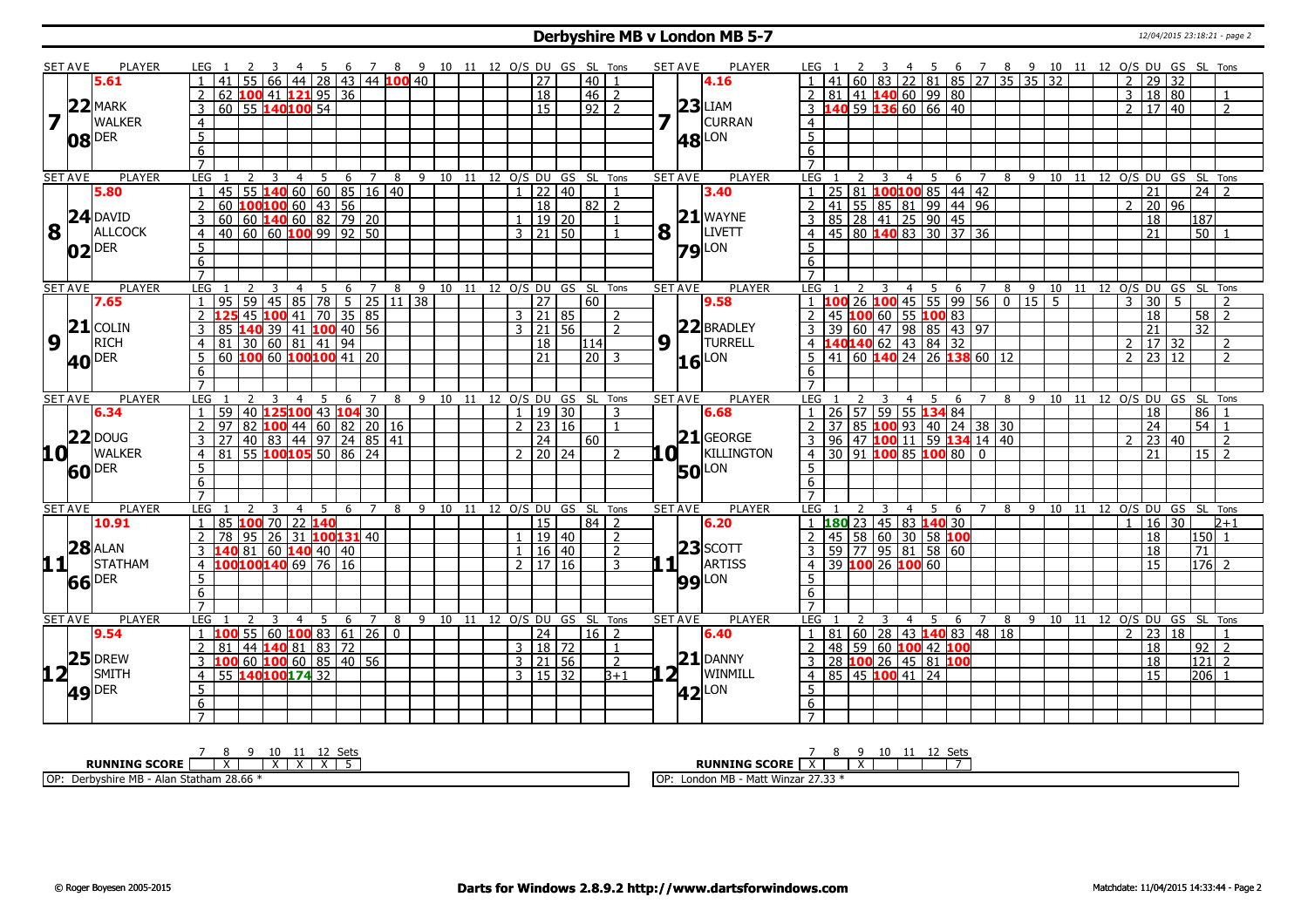## **Derbyshire MB**

### **London MB**

| <b>PLAYER</b>          |    | W/Liwonilost! | <b>AVE</b> |                 | TAVE POINTS DARTS TONS TON+ 180 |      |      |    | <b>TONS</b> | <b>IPLAYER</b>         |    | W/Liwonilost/ | <b>AVE</b> |       | TAVE POINTS DARTS TONS TON+ 180 |      |    |   | <b>TONS</b> |
|------------------------|----|---------------|------------|-----------------|---------------------------------|------|------|----|-------------|------------------------|----|---------------|------------|-------|---------------------------------|------|----|---|-------------|
| <b>Lee Stanley</b>     |    |               | 26.37      | 7.90            | 1503                            | 57   |      |    | $7 + C$     | Lee Clifford           | 0  |               | 19.91      | 2.15  | 1135                            |      |    |   | $2 + 0$     |
| <b>Paul Williams</b>   |    |               | 18.91      | 6.62            | 2326 l                          | 123  |      |    | $6 + C$     | <b>Nick Cocks</b>      |    |               | 20.01      | 6.25  | 2461                            | 123  |    | 0 | $6+0$       |
| Dean Wilkins           |    |               | 22.96      | 2.40            | 1171                            | 51   |      |    | $2 + 0$     | <b>Matt Winzar</b>     |    |               | 27.33      | 8.38  | 1503                            | 55   |    |   | 7+0         |
| <b>Stephen Pashley</b> |    |               | 21.70      | 8.45            | 2365                            | 109  |      |    | $8 + C$     | Michael Artiss         |    |               | 22.90      | 9.80  | 2473                            | 108  |    |   | $8 + 0$     |
| Jim Beardmore          |    |               | 23.97      | 9.24            | 2277                            | 95   |      |    | $8 + C$     | Jason Mortimer         |    |               | 23.69      | 12.80 | 2322                            | 98   |    |   | $9 + 1$     |
| John Clifford          |    |               | 19.25      | 3.25            | 1867                            | 97   |      |    | $3 + 0$     | <b>Stuart Patt</b>     |    |               | 20.33      | 5.65  | 1992                            | 98   |    |   | $5 + 0$     |
| <b>Mark Walker</b>     |    |               | 22.08      | 5.61            | 1325                            | 60   |      |    | $5 + 0$     | Liam Curran            |    |               | 23.48      | 4.16  | 1503                            | 64   |    |   | $3 + 0$     |
| David Allcock          |    |               | 24.02      | 5.80            | 1922                            | 80   |      |    | $5 + 0$     | Wavne Livett           |    |               | 21.79      | 3.40  | 1743                            | 80 l |    |   | $3 + 0$     |
| <b>Colin Rich</b>      |    |               | 21.40      | $^{\prime}$ .65 | 2311                            | 108  |      |    | $7 + 0$     | <b>Bradley Turrell</b> |    |               | 22.16      | 9.58  | 2415                            | 109  |    |   | $8 + 0$     |
| Doug Walker            |    |               | 22.60      | 6.34            | 1944                            | 86   |      |    | $6 + 0$     | George Killington      |    |               | 21.50      | 6.68  | 1849                            | 86   |    | 0 | $6+0$       |
| Alan Statham           |    |               | 28.66      | 10.91           | 1920                            | 67   |      |    | $9 + C$     | <b>Scott Artiss</b>    |    |               | 23.99      | 6.20  | 1607                            | 67   |    |   | $5 + 1$     |
| Drew Smith             |    |               | 25.49      | 9.54            | 1988                            | 78   |      |    | $8 + 1$     | Danny Winmill          |    |               | 21.42      | 6.40  | 1585                            | 74   |    |   | $6 + 0$     |
| <b>TOTALS</b>          | 24 | 25            | 22.67      |                 | 22919                           | 1011 | 60 I | 14 | 74+1        | <b>TOTALS</b>          | 25 |               | 22.17      |       | 22588                           | 1019 | 50 |   | $68 + 2$    |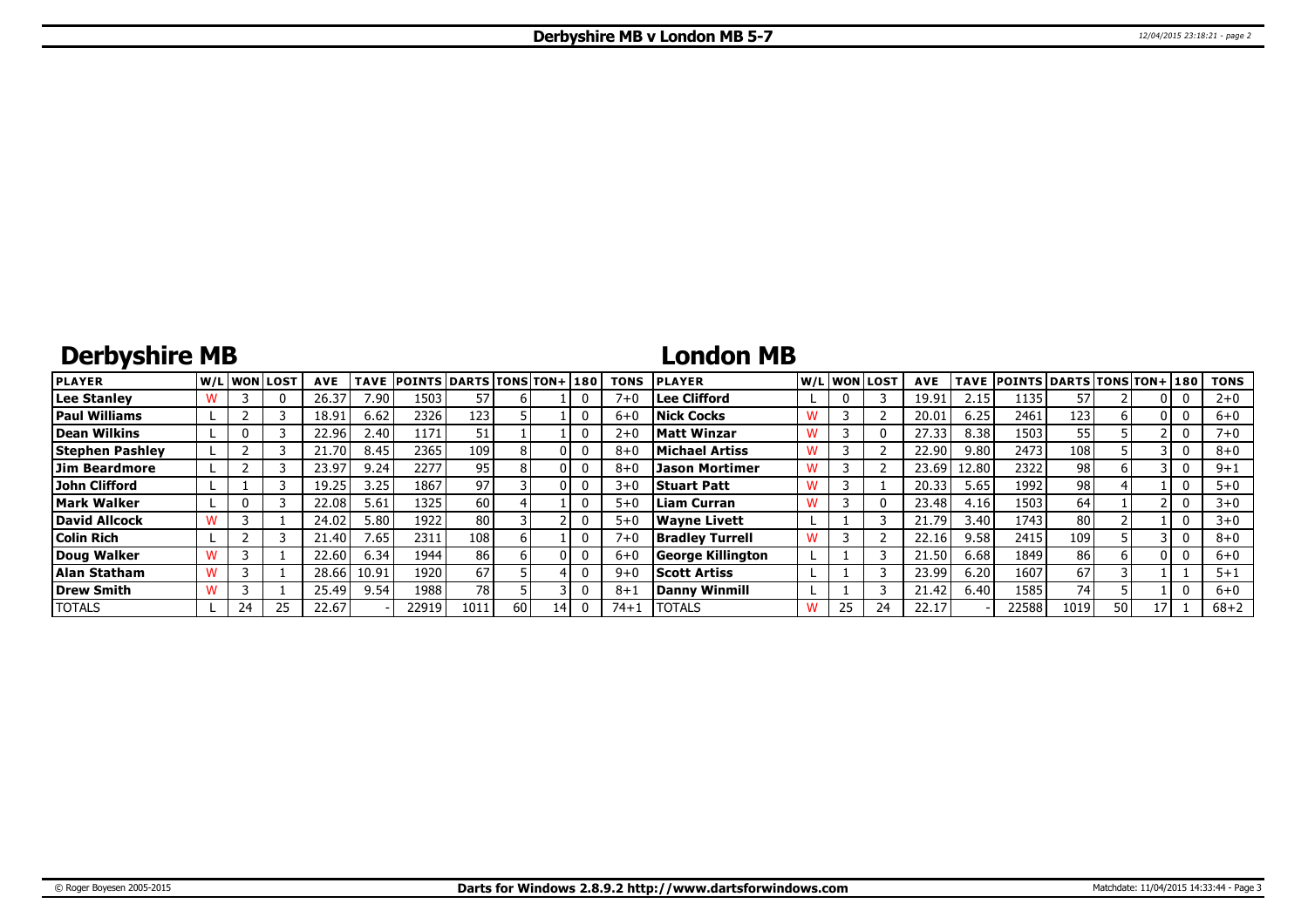#### **Derbyshire WB v London WB 3-3** 12/04/2015 23:17:41 - page 1

|                         | SET AVE        | PLAYER              | LEG 1           |           |    |    |                 | -5 |                                              |                     | 8  |                                                                                         |                      |                          |                |                     |                     |                |                            | 9 10 11 12 O/S DU GS SL Tons |   | <b>SET AVE</b> | <b>PLAYER</b>       |                |  |                |                |                                                                                | 6                   |   |    |                                |                    |              |                |                |                                   |                  | 7 8 9 10 11 12 O/S DU GS SL Tons       |  |
|-------------------------|----------------|---------------------|-----------------|-----------|----|----|-----------------|----|----------------------------------------------|---------------------|----|-----------------------------------------------------------------------------------------|----------------------|--------------------------|----------------|---------------------|---------------------|----------------|----------------------------|------------------------------|---|----------------|---------------------|----------------|--|----------------|----------------|--------------------------------------------------------------------------------|---------------------|---|----|--------------------------------|--------------------|--------------|----------------|----------------|-----------------------------------|------------------|----------------------------------------|--|
|                         |                | 2.47                |                 |           |    |    | $\overline{76}$ |    | 81                                           | 31                  |    | 45   57   28                                                                            |                      | 49                       |                |                     | $2 \mid 32 \mid 49$ |                |                            |                              |   |                | 2.40                |                |  |                | 57             | <b>78</b>                                                                      | 43 60 100 17        |   |    |                                | $\mathbf{0}$       |              |                |                | 33                                |                  | 16                                     |  |
|                         |                |                     |                 |           | 25 | 31 |                 |    |                                              |                     |    | 41   83   79   35   41   40   29   46   0                                               |                      |                          |                |                     | $\overline{36}$     |                | $10^{-}$                   |                              |   |                |                     |                |  |                |                | 45 41 60 60 41 60 44 11 99 20 10 10                                            |                     |   |    |                                |                    |              |                |                | 34 10                             |                  |                                        |  |
|                         |                | <b>14 DAWN</b>      | 3               |           |    |    |                 |    |                                              |                     |    |                                                                                         |                      |                          |                | $\mathbf{1}$        | 28 38               |                |                            |                              |   |                | $13$ <b>KELLY</b>   |                |  |                |                |                                                                                |                     |   |    |                                |                    |              |                |                | 30                                |                  | $\overline{4}$                         |  |
| 11                      |                | <b>BUCKLEY</b>      | $\overline{4}$  |           |    |    |                 |    |                                              |                     |    | <u>26</u> 79 <b>114</b> 29 29 76 57 34 19 38<br>33 95 72 41 25 35 41 45 38 29 27        |                      |                          | $\overline{0}$ |                     | $\overline{57}$     |                | $\overline{2}$             |                              |   |                | <b>LIVETT</b>       | 4 <sup>1</sup> |  |                |                | 41 60 26 <b>140</b> 40 60 26 80 14 10<br>26 60 36 66 43 45 36 26 60 68 17 16 2 |                     |   |    |                                |                    |              |                |                | $56$ 2                            |                  |                                        |  |
|                         |                |                     |                 |           |    |    |                 |    | $\overline{33}$ 17 45 41 98 92               | $\overline{75}$     |    |                                                                                         |                      |                          |                |                     | $3 \mid 21 \mid 75$ |                |                            |                              |   |                |                     |                |  |                |                |                                                                                |                     |   |    |                                |                    |              |                |                | 21                                |                  | 185                                    |  |
|                         |                | <b>33</b> DER       | 5               |           |    |    |                 |    |                                              |                     |    |                                                                                         |                      |                          |                |                     |                     |                |                            |                              |   |                | $22$ LON            | 5              |  |                |                | 28 39 83 44 45 41 36                                                           |                     |   |    |                                |                    |              |                |                |                                   |                  |                                        |  |
|                         |                |                     | 6               |           |    |    |                 |    |                                              |                     |    |                                                                                         |                      |                          |                |                     |                     |                |                            |                              |   |                |                     | 6              |  |                |                |                                                                                |                     |   |    |                                |                    |              |                |                |                                   |                  |                                        |  |
|                         |                |                     | $\overline{7}$  |           |    |    |                 |    |                                              |                     |    |                                                                                         |                      |                          |                |                     |                     |                |                            |                              |   |                |                     |                |  |                |                |                                                                                |                     |   |    |                                |                    |              |                |                |                                   |                  |                                        |  |
|                         | <b>SET AVE</b> | <b>PLAYER</b>       | LEG             |           | 2  | 3  | $\overline{4}$  | 5  | 6                                            | $\overline{7}$      | 8  |                                                                                         |                      |                          |                |                     |                     |                |                            | 9 10 11 12 0/S DU GS SL Tons |   | <b>SET AVE</b> | <b>PLAYER</b>       | LEG            |  |                |                |                                                                                |                     |   |    |                                |                    |              |                |                |                                   |                  | 6 7 8 9 10 11 12 0/S DU GS SL Tons     |  |
|                         |                | 2.00                | 1               |           |    |    |                 |    |                                              |                     |    | 70 41 40 60 30 45 41 60 44<br>85 43 100 41 26 37 45 58<br>38 45 60 60 36 41 45 100 58 0 |                      |                          |                |                     | $\overline{27}$     |                | 70                         |                              |   |                |                     |                |  |                |                |                                                                                |                     |   |    |                                |                    |              |                |                | $3 \mid 27 \mid 64$               |                  |                                        |  |
|                         |                |                     | $\overline{2}$  |           |    |    |                 |    |                                              |                     |    |                                                                                         |                      |                          |                |                     | $\overline{24}$     |                | 66                         |                              |   |                |                     |                |  |                |                |                                                                                |                     |   |    |                                |                    |              |                |                | $3 \mid 27 \mid 32$               |                  |                                        |  |
|                         |                | 16 SAMANTHA         | $\overline{3}$  |           |    |    |                 |    |                                              |                     |    |                                                                                         |                      | $\mathbf{0}$             |                |                     | $\overline{33}$     |                | 18                         |                              |   |                | 17 ANDREA           |                |  |                |                | 85 60 60 41 60 80 38 20 17 20 20                                               |                     |   |    |                                |                    |              |                |                | $2 \overline{)32} \overline{)20}$ |                  |                                        |  |
| $\overline{\mathbf{2}}$ |                | <b>CLARKE</b>       | $\overline{4}$  |           |    |    |                 |    |                                              |                     |    |                                                                                         |                      |                          |                |                     |                     |                |                            |                              |   |                | <b>WALKER</b>       | $\overline{4}$ |  |                |                |                                                                                |                     |   |    |                                |                    |              |                |                |                                   |                  |                                        |  |
|                         |                | <b>06</b> DER       | $\overline{5}$  |           |    |    |                 |    |                                              |                     |    |                                                                                         |                      |                          |                |                     |                     |                |                            |                              |   |                | $ 48 $ LON          | $\overline{5}$ |  |                |                |                                                                                |                     |   |    |                                |                    |              |                |                |                                   |                  |                                        |  |
|                         |                |                     | 6               |           |    |    |                 |    |                                              |                     |    |                                                                                         |                      |                          |                |                     |                     |                |                            |                              |   |                |                     | 6              |  |                |                |                                                                                |                     |   |    |                                |                    |              |                |                |                                   |                  |                                        |  |
|                         |                |                     |                 |           |    |    |                 |    |                                              |                     |    |                                                                                         |                      |                          |                |                     |                     |                |                            |                              |   |                |                     |                |  |                |                |                                                                                |                     |   |    |                                |                    |              |                |                |                                   |                  |                                        |  |
|                         | <b>SET AVE</b> | <b>PLAYER</b>       | LEG             |           |    | -3 | $\overline{4}$  | 5  |                                              | $6 \quad 7 \quad 8$ |    | 9 10 11 12 O/S DU GS SL Tons                                                            |                      |                          |                |                     |                     |                |                            |                              |   | <b>SET AVE</b> | <b>PLAYER</b>       | <b>LEG</b>     |  | $\overline{3}$ |                |                                                                                |                     |   |    |                                |                    |              |                |                |                                   |                  | 4 5 6 7 8 9 10 11 12 O/S DU GS SL Tons |  |
|                         |                | 2.00                |                 | 85        |    |    |                 |    | 78   80   45   61   43   40   29   40        |                     |    |                                                                                         |                      |                          |                |                     | 2   26   40         |                |                            |                              |   |                | 4.40                |                |  |                |                | $\overline{00}$ 60   41   26   86   30   45   70   41                          |                     |   |    |                                |                    |              |                |                | 27                                |                  |                                        |  |
|                         |                |                     |                 |           |    |    |                 |    | <mark>100</mark> 60 80 45 41 61 98 16        |                     |    |                                                                                         |                      |                          |                |                     | $1 \ 22 \ 16$       |                |                            |                              |   |                |                     |                |  |                |                | $83$ 23 41 41 60 26 44                                                         |                     |   |    |                                |                    |              |                |                | $\overline{21}$                   |                  | $\overline{183}$                       |  |
|                         |                | $19$ DEE            | $\overline{3}$  |           |    |    |                 |    | 62 41 85 45 60 40 41                         |                     |    |                                                                                         |                      |                          |                |                     | 21                  |                | 127                        |                              |   |                | <b>17 NIKKI</b>     | $\overline{3}$ |  |                |                | $26 \mid 45$ 140 60 60 60 60 50                                                |                     |   |    |                                |                    |              |                | 3              | 24 50                             |                  |                                        |  |
| 3                       |                | FENN                | $\overline{4}$  |           |    |    |                 |    | $41 \overline{)66}$ 100 81 45 81 39 42       |                     |    | $\overline{0}$                                                                          | 6                    |                          |                | $\overline{2}$      | 29                  | 6              |                            |                              | 3 |                | PATTEN              |                |  |                |                | $26$ 45 100 60 60 30 100 20 0                                                  |                     |   |    |                                |                    |              |                |                | 27                                |                  | 60 2                                   |  |
|                         |                |                     | $5\overline{5}$ |           |    |    |                 |    |                                              |                     |    |                                                                                         |                      |                          |                |                     |                     |                |                            |                              |   |                |                     | 5              |  |                |                |                                                                                |                     |   |    |                                |                    |              |                |                |                                   |                  |                                        |  |
|                         |                | $15$ <sup>DER</sup> | 6               |           |    |    |                 |    |                                              |                     |    |                                                                                         |                      |                          |                |                     |                     |                |                            |                              |   |                | $77$ LON            |                |  |                |                |                                                                                |                     |   |    |                                |                    |              |                |                |                                   |                  |                                        |  |
|                         |                |                     | $\overline{7}$  |           |    |    |                 |    |                                              |                     |    |                                                                                         |                      |                          |                |                     |                     |                |                            |                              |   |                |                     | 6              |  |                |                |                                                                                |                     |   |    |                                |                    |              |                |                |                                   |                  |                                        |  |
|                         |                | <b>PLAYER</b>       |                 |           |    |    |                 |    |                                              |                     |    |                                                                                         |                      |                          |                |                     |                     |                |                            |                              |   |                | <b>PLAYER</b>       |                |  |                |                |                                                                                |                     |   |    |                                |                    |              |                |                |                                   |                  |                                        |  |
|                         | <b>SET AVE</b> |                     | LEG             | 95        |    | 3  | $\overline{4}$  | -5 | 6<br>  83   45   29   45   41   57   54   32 | 7                   | 8  | 9                                                                                       | 10<br>$\overline{0}$ | 15 <sup>1</sup>          | $\mathcal{R}$  |                     | 36                  |                | $\mathcal{L}$              | 11 12 O/S DU GS SL Tons      |   | <b>SET AVE</b> | 1.00                | LEG            |  |                |                | 4 5<br>$145$   58   7   15   21   92   81   60   8   66   40   8   2           | 6                   |   |    |                                |                    |              |                |                | $35 \mid 8$                       |                  | 7 8 9 10 11 12 0/S DU GS SL Tons       |  |
|                         |                |                     |                 | 79        |    |    |                 |    |                                              |                     |    |                                                                                         |                      |                          |                |                     |                     |                |                            |                              |   |                |                     |                |  |                |                |                                                                                |                     |   |    |                                |                    |              |                |                |                                   |                  |                                        |  |
|                         |                | $14$ NICOLA         | $\overline{2}$  |           |    |    |                 |    | 79 45 25 35 33                               |                     |    | 79   57   57   24   38                                                                  |                      |                          |                |                     | $3 \mid 33 \mid 38$ |                |                            |                              |   |                | $13$ LYNNE          | $\overline{2}$ |  |                |                | $54   40   41   55   92   49   60   42   29   0$                               |                     |   |    |                                | $\overline{3}$     |              |                |                | $\overline{33}$                   |                  | 36                                     |  |
|                         |                |                     | 3               |           |    |    |                 |    |                                              |                     |    | <u>41 71 41 41 95 25 59 47 41 40</u><br>41 57 45 43 45 38 57 35 40 21                   |                      |                          |                | $1 \mid 28 \mid 40$ |                     |                |                            |                              |   |                |                     |                |  |                |                | 85 7 23 9 57 41 41 57 66                                                       |                     |   |    |                                |                    |              |                |                | $\overline{27}$                   | $\overline{115}$ |                                        |  |
| 4                       |                | <b>FLETCHER</b>     | $\overline{4}$  |           |    |    |                 |    |                                              |                     |    |                                                                                         |                      | 39                       | 5 <sup>1</sup> | 2  41  18           |                     |                |                            |                              | 4 |                | <b>BIONDINI</b>     | $\overline{4}$ |  |                |                | $\frac{13}{13}$ 26 55 43 45 67 35 100 40 37 20 16                              |                     |   |    |                                |                    |              |                |                | 42                                |                  | $\overline{2}$                         |  |
|                         |                | $51$ <sup>DER</sup> | $\overline{5}$  |           |    |    |                 |    |                                              |                     |    |                                                                                         |                      |                          |                |                     |                     |                |                            |                              |   |                | $51$ <sup>LON</sup> | 5              |  |                |                |                                                                                |                     |   |    |                                |                    |              |                |                |                                   |                  |                                        |  |
|                         |                |                     | 6               |           |    |    |                 |    |                                              |                     |    |                                                                                         |                      |                          |                |                     |                     |                |                            |                              |   |                |                     | 6              |  |                |                |                                                                                |                     |   |    |                                |                    |              |                |                |                                   |                  |                                        |  |
|                         |                |                     |                 |           |    |    |                 |    |                                              |                     |    |                                                                                         |                      |                          |                |                     |                     |                |                            |                              |   |                |                     |                |  |                |                |                                                                                |                     |   |    |                                |                    |              |                |                |                                   |                  |                                        |  |
|                         | <b>SET AVE</b> | <b>PLAYER</b>       | LEG             |           |    |    | $\overline{4}$  | 5  | 6                                            | $\overline{7}$      | 8  | 9                                                                                       |                      |                          |                |                     |                     |                | 10 11 12 0/S DU GS SL Tons |                              |   | <b>SET AVE</b> | <b>PLAYER</b>       | LEG            |  |                | $\overline{4}$ |                                                                                | $\overline{7}$<br>6 |   | 89 |                                |                    |              |                |                |                                   |                  | 10 11 12 O/S DU GS SL Tons             |  |
|                         |                | 1.00                | $\overline{1}$  |           |    |    |                 |    |                                              |                     |    | 15   26   14   26   26   55   22   26   66   45   26   45                               |                      |                          |                |                     | 36                  |                | 109                        |                              |   |                | 3.65                |                |  |                |                | 21   85   22   11 <b>140</b> 66 <b>100</b> 24   0                              |                     |   |    |                                | $16 \mid 8 \mid 0$ |              |                | $\vert$ 1      | 37                                | 8                | $\overline{2}$                         |  |
|                         |                |                     |                 |           |    |    |                 |    |                                              |                     |    | 65   45   30   60   28   65   60   68                                                   | l 6                  |                          |                |                     | 30                  |                | 14                         |                              |   |                |                     |                |  | 43 45 85 22 30 |                |                                                                                | 55 125 91           |   |    |                                | $\overline{4}$     |              |                | $\overline{2}$ | $\overline{29}$                   | $\overline{4}$   |                                        |  |
|                         |                | $14$ KELLY          |                 |           |    |    |                 |    | 30 100 60 26 30 41                           |                     | 21 | 71                                                                                      |                      |                          |                |                     | $\overline{27}$     |                | 51                         |                              |   |                |                     |                |  |                |                | 39 81 85 26 45 41 26                                                           |                     |   |    | $60$ 31 67                     |                    |              |                | $\overline{3}$ | 30 67                             |                  |                                        |  |
| 5                       |                | DEAN                | $\overline{4}$  |           |    |    |                 |    |                                              |                     |    |                                                                                         |                      |                          |                |                     |                     |                |                            |                              | 5 |                | $\frac{15}{1}$ JANE | $\overline{4}$ |  |                |                |                                                                                |                     |   |    |                                |                    |              |                |                |                                   |                  |                                        |  |
|                         |                | $29$ DER            | 5               |           |    |    |                 |    |                                              |                     |    |                                                                                         |                      |                          |                |                     |                     |                |                            |                              |   |                | 66 LON              | 5              |  |                |                |                                                                                |                     |   |    |                                |                    |              |                |                |                                   |                  |                                        |  |
|                         |                |                     | 6               |           |    |    |                 |    |                                              |                     |    |                                                                                         |                      |                          |                |                     |                     |                |                            |                              |   |                |                     | 6              |  |                |                |                                                                                |                     |   |    |                                |                    |              |                |                |                                   |                  |                                        |  |
|                         |                |                     | $\overline{7}$  |           |    |    |                 |    |                                              |                     |    |                                                                                         |                      |                          |                |                     |                     |                |                            |                              |   |                |                     | $\overline{7}$ |  |                |                |                                                                                |                     |   |    |                                |                    |              |                |                |                                   |                  |                                        |  |
|                         | <b>SET AVE</b> | PLAYER              | <b>LEG</b>      |           |    |    | 4               | 5  | 6                                            | $\overline{7}$      | 8  | 9                                                                                       | 10                   | 11                       |                |                     |                     |                | 12 O/S DU GS SL Tons       |                              |   | <b>SET AVE</b> | PLAYER              | <b>LEG</b>     |  |                |                |                                                                                | 6                   | 7 | 8  | 9                              | 10<br>11           |              |                |                |                                   |                  | 12 O/S DU GS SL Tons                   |  |
|                         |                | 2.00                |                 | 55 100 26 |    |    | $\overline{45}$ | 28 | 95                                           |                     |    | $\vert$ 26 $\vert$ 46 $\vert$ 40 $\vert$ 30                                             |                      | $\overline{\phantom{0}}$ | $\overline{0}$ |                     | $\overline{57}$     |                | 4 <sup>1</sup>             |                              |   |                | 4.00                |                |  |                |                | 28 47 60 45 85 30 60 41 49 16                                                  |                     |   |    |                                |                    | $3500$       |                | l 3            | 57                                |                  |                                        |  |
|                         |                |                     | <sup>2</sup>    | 26        |    |    |                 |    |                                              |                     |    | 60   85   45   45   30   40   85   38   31                                              |                      | $\overline{0}$           | $\infty$       | $\overline{2}$      | 53                  | $\overline{4}$ |                            |                              |   |                |                     | $\overline{z}$ |  |                |                | 60   40   26   81   26   55   100   93   10   5                                |                     |   |    |                                |                    | $\mathbf{0}$ | $\overline{1}$ |                | $\overline{54}$                   |                  | $2^{\circ}$                            |  |
|                         |                | $11$ JENNIFER       | $\overline{3}$  | 11        | 11 |    |                 |    |                                              |                     |    |                                                                                         |                      |                          |                |                     | $\overline{30}$     |                | 68                         |                              |   |                | $12$ CARLY          | 3              |  |                |                |                                                                                |                     |   |    | $\overline{12}$<br>$\boxed{8}$ |                    |              |                | 2              | $\overline{29}$                   | 8                | $\overline{2}$                         |  |
| 6                       |                | WHATMOUGH           |                 |           |    |    |                 |    |                                              |                     |    |                                                                                         |                      |                          |                |                     |                     |                |                            |                              | 6 |                | <b>TOWNSEND</b>     |                |  |                |                | 72 45 100 85 40 100 39 0                                                       |                     |   |    |                                |                    |              |                |                |                                   |                  |                                        |  |
|                         |                |                     | $\overline{4}$  |           |    |    |                 |    |                                              |                     |    | 26 28 45 81 90 38 45 94 14 1<br>60 41 28 41 50 55 18 55                                 |                      |                          | 7   16         | $\mathbf{1}$        | $\overline{40}$     | 8              |                            |                              |   |                |                     | 4 <sup>1</sup> |  |                |                | 26 55 42 41 60 30 37 45 43 28 54 30                                            |                     |   |    |                                |                    |              |                |                | 42                                |                  | $\overline{4}$                         |  |
|                         |                | $18$ <sup>DER</sup> | 5               |           |    |    |                 |    |                                              |                     |    |                                                                                         |                      |                          |                |                     | $\overline{24}$     |                | 153                        |                              |   |                | 13                  | -5             |  |                |                | $55 \mid 41 \mid 60 \mid 60$ 100 26 97 62                                      |                     |   |    |                                |                    |              |                |                | $3 \mid 24 \mid 62$               |                  |                                        |  |
|                         |                |                     | 6               |           |    |    |                 |    |                                              |                     |    |                                                                                         |                      |                          |                |                     |                     |                |                            |                              |   |                |                     | 6              |  |                |                |                                                                                |                     |   |    |                                |                    |              |                |                |                                   |                  |                                        |  |
|                         |                |                     |                 |           |    |    |                 |    |                                              |                     |    |                                                                                         |                      |                          |                |                     |                     |                |                            |                              |   |                |                     |                |  |                |                |                                                                                |                     |   |    |                                |                    |              |                |                |                                   |                  |                                        |  |

| Setc<br>---  | Sets                 |
|--------------|----------------------|
| <b>SCORE</b> | <b>RUNNING SCORE</b> |
| יים          | .                    |
| OP:          | $17.48 -$            |
| Fenn 19.15   | :OP                  |
| nire WB      | udon WP              |
| Dee          | Andrea Walker        |
| Derbys       | LON <sup>-</sup>     |